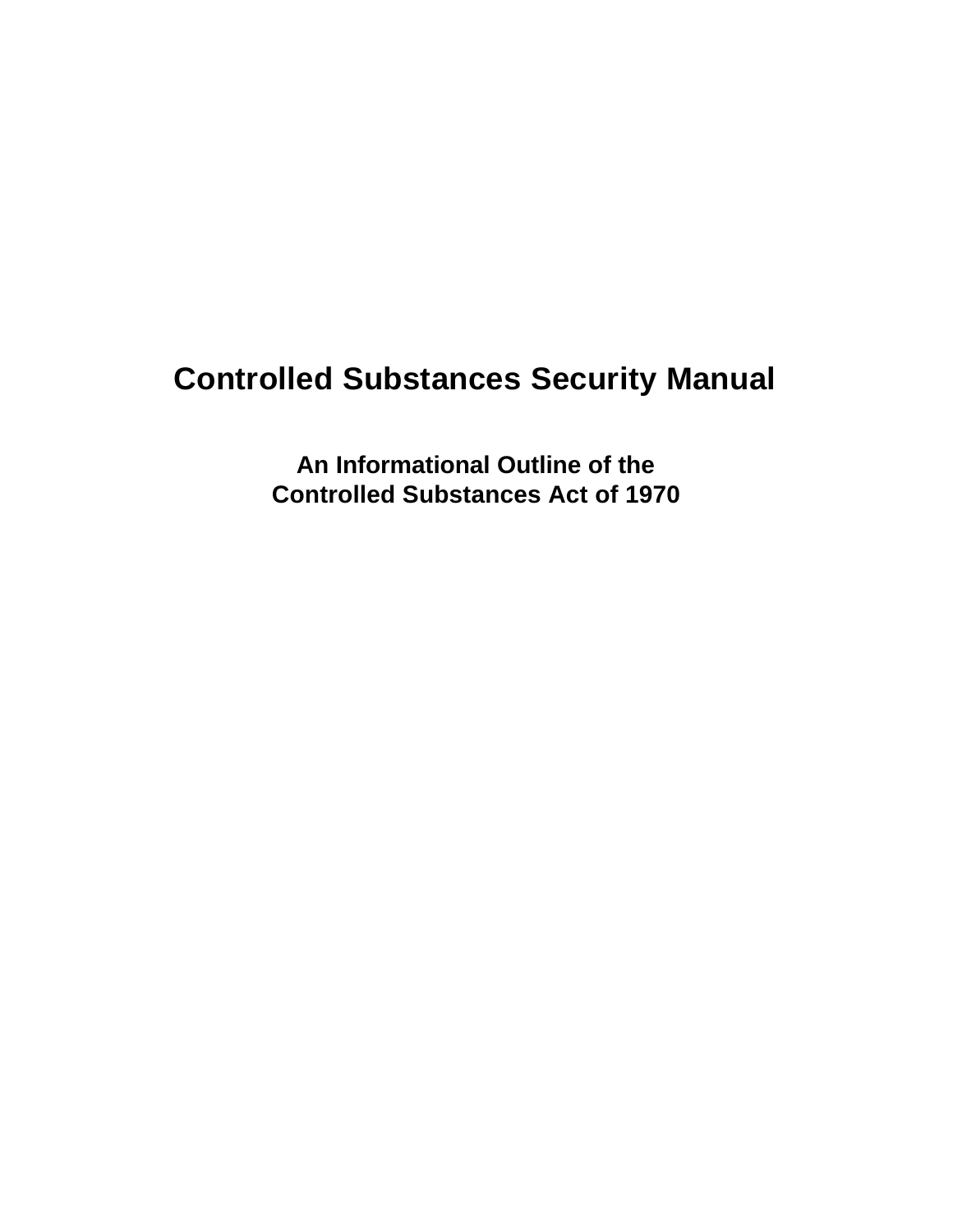United States Department Of Justice Drug Enforcement Administration

#### **A SECURITY OUTLINE OF THE CONTROLLED SUBSTANCES ACT OF 1970**

**Robert C. Bonner** Administrator of Drug Enforcement

**Gene R. Haislip** Director Office of Diversion Control

This manual has been prepared by the Office of Diversion Control to assist drug handlers in their understanding of the Controlled Substances Act of 1970 and its implementing regulations pertaining to security.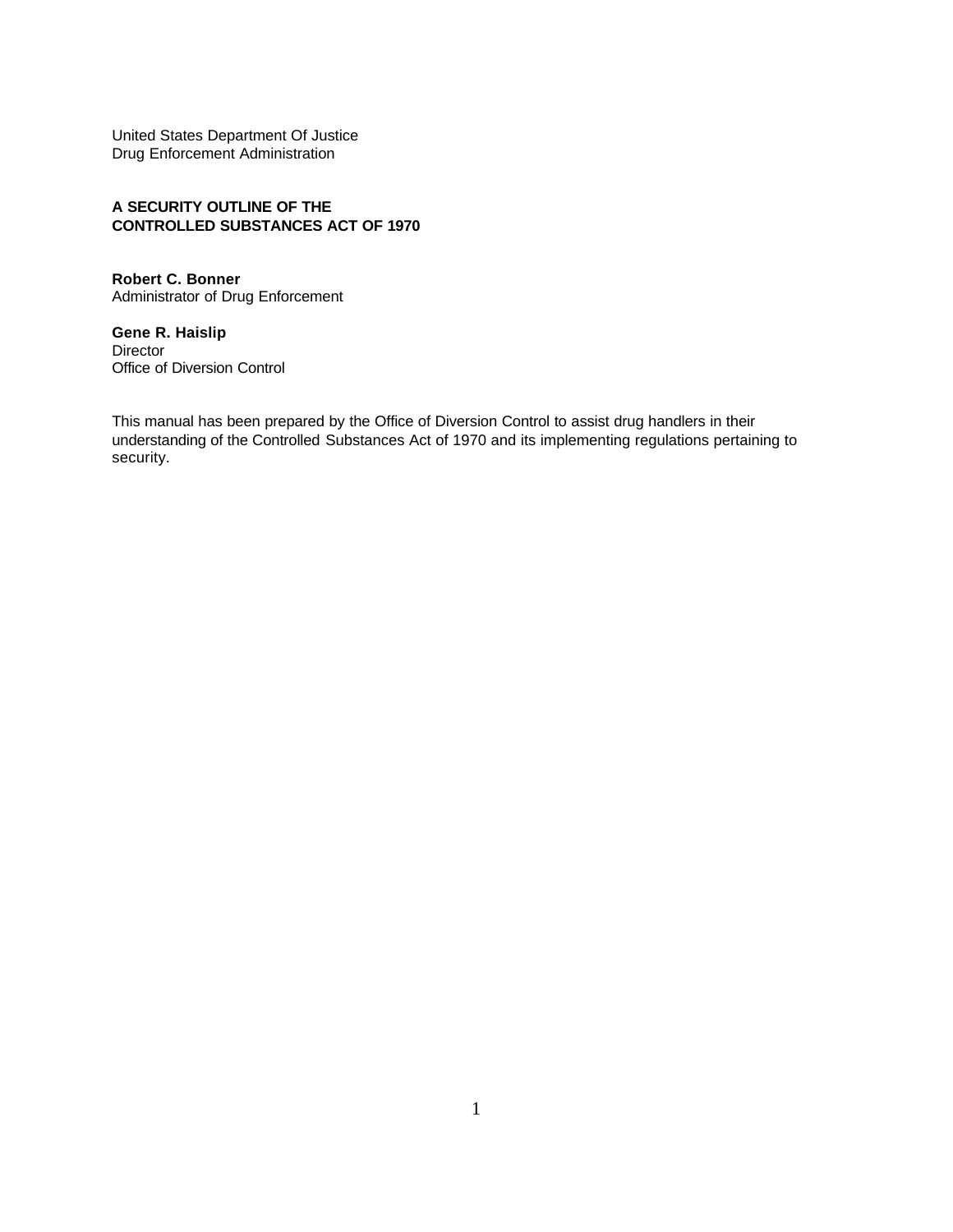United States Department of Justice Drug Enforcement Administration

#### **DRUG SECURITY MANUAL**

An Informational Outline of the Controlled Substances Act of 1970

Revised May 1991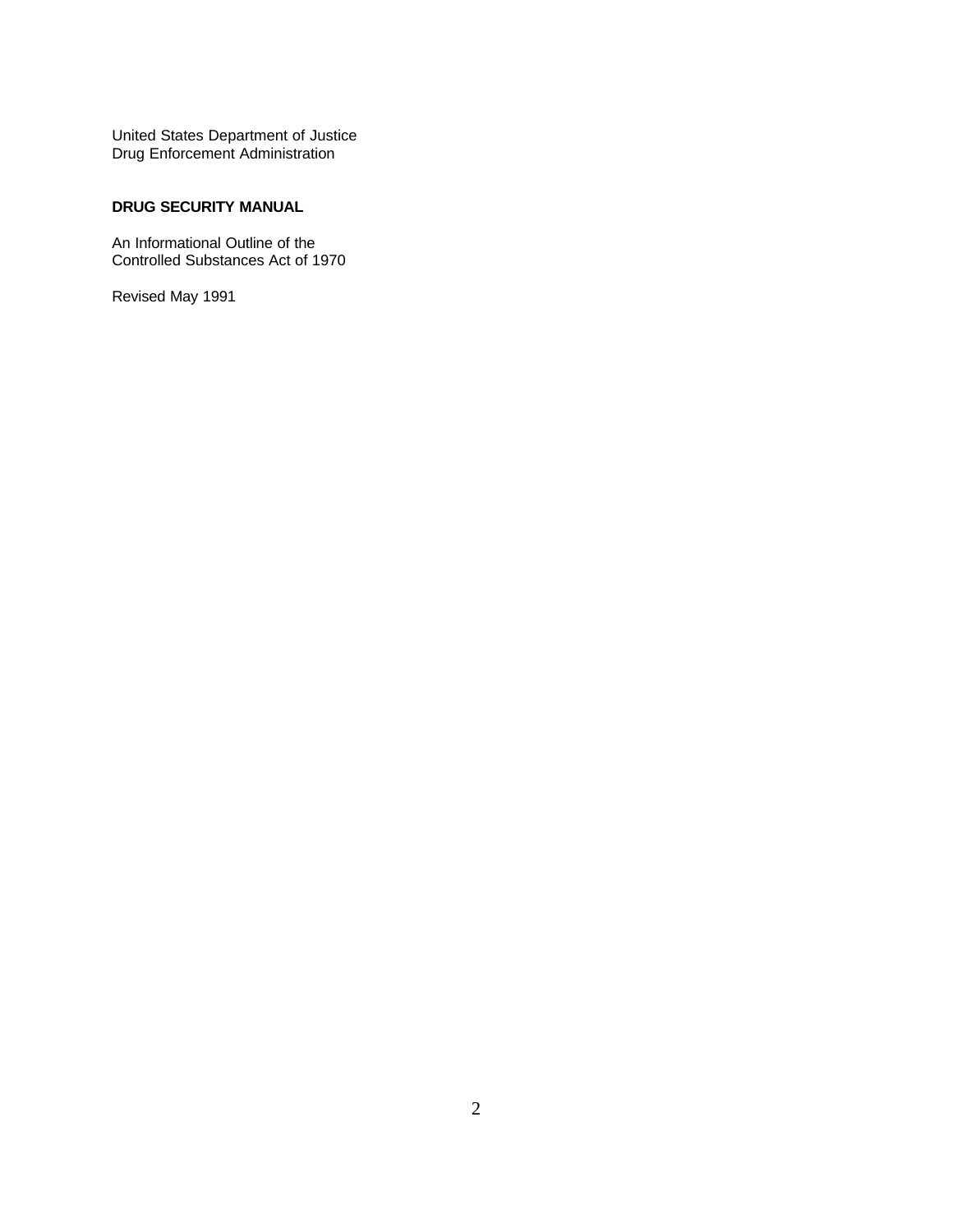# **A MESSAGE FROM THE ADMINISTRATOR**

The safeguarding of controlled substances is a problem confronting all manufacturers, distributors, pharmacies, and other drug handlers. Federal law limits the handling of these substances and by regulation requires that they be properly safeguarded at all times. The drug Enforcement Administration (DEA) is responsible for ensuring that effective security is maintained. The drug industry is responsible for establishing and maintaining effective controls and procedures to prevent diversion.

This manual outlines the steps needed to establish a competent security system which deters diversion and reduces accessibility for potential abusers. Further guidance may be obtained from one of DEA's Field Diversion (listed at the end of this manual) or from the Office of Diversion Control located at our Headquarters in Washington, D.C.

> Robert C. Bonner Administrator of Drug Enforcement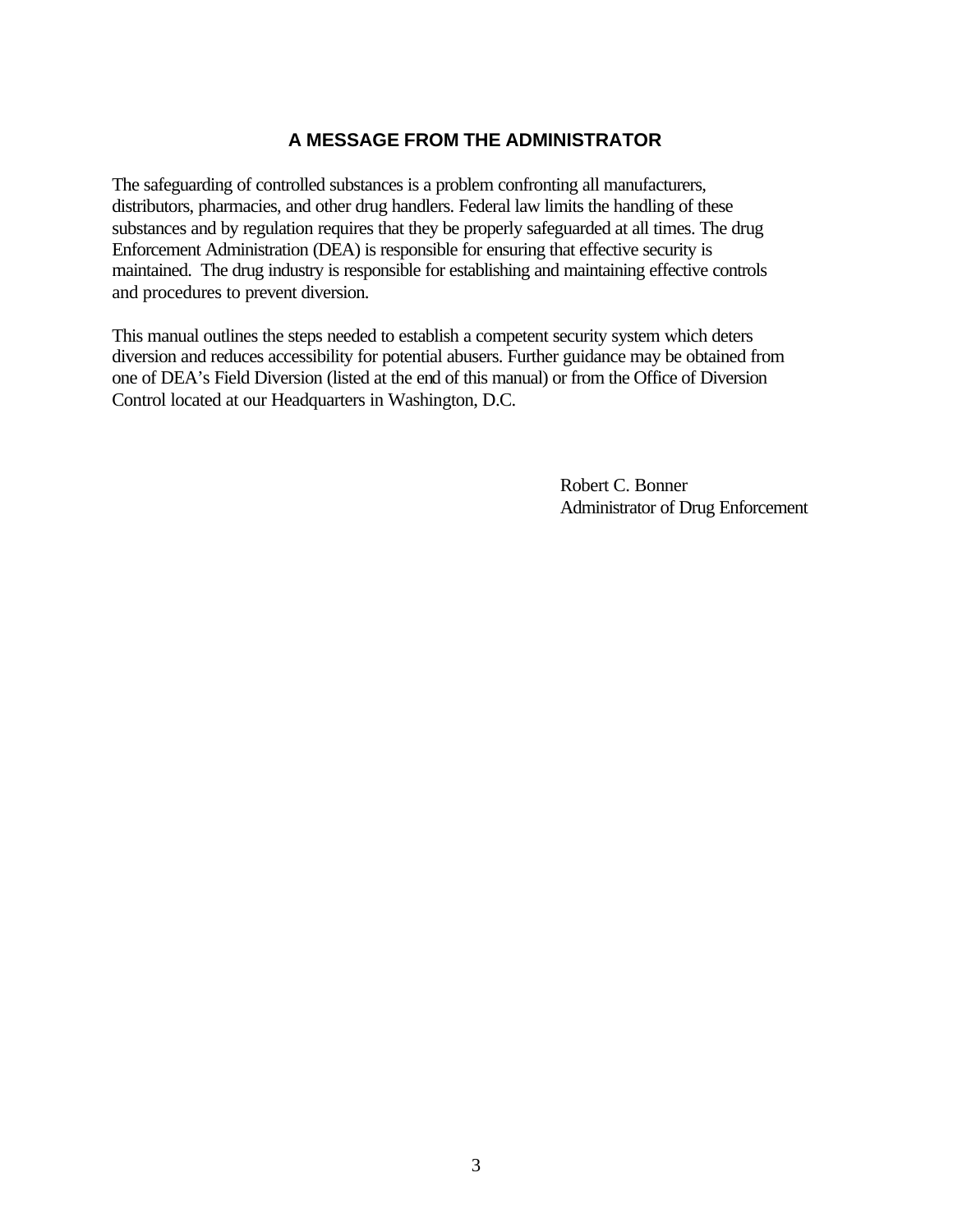# **CONTENTS**

|                                               | Page |
|-----------------------------------------------|------|
|                                               | 5    |
|                                               | 6    |
|                                               | 7    |
|                                               | 8    |
|                                               |      |
|                                               | 10   |
|                                               | 11   |
|                                               | 11   |
|                                               | 11   |
|                                               |      |
|                                               | 12   |
| Minimum Standards: Schedules III, IV &V       | 13   |
|                                               | 14   |
|                                               | 14   |
|                                               | 15   |
|                                               | 15   |
|                                               | 15   |
|                                               | 16   |
|                                               | 17   |
|                                               |      |
|                                               | 17   |
|                                               | 17   |
|                                               | 17   |
|                                               | 17   |
|                                               |      |
|                                               | 18   |
|                                               | 18   |
|                                               | 19   |
|                                               | 20   |
| <b>Security Requirement for Practitioners</b> | 21   |
|                                               | 21   |
|                                               | 22   |
|                                               | 22   |
|                                               | 22   |
|                                               | 22   |
|                                               | 23   |
|                                               | 25   |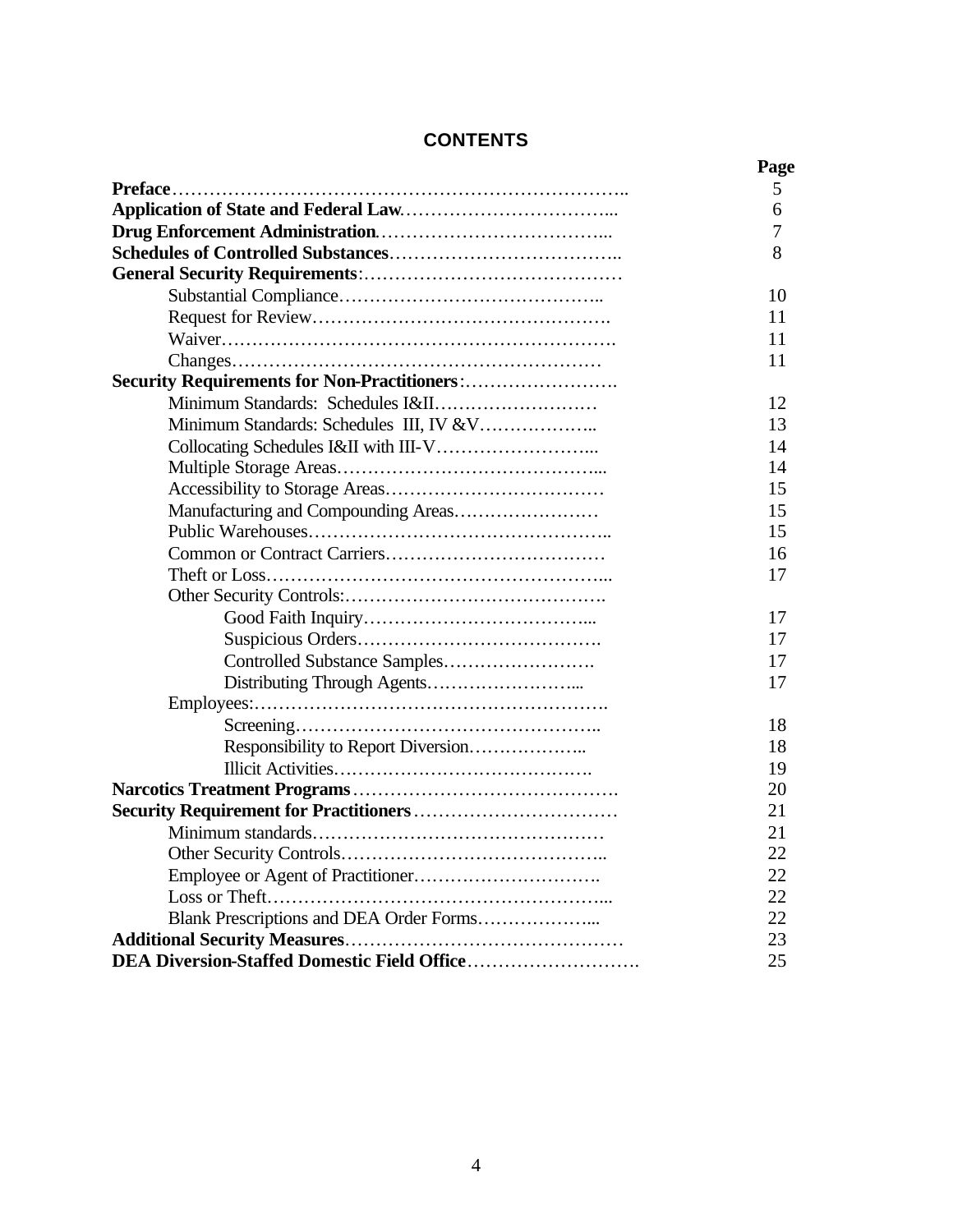# **PREFACE**

<span id="page-5-0"></span>Over 770,000 manufactures, distributes, pharmacies, and other handlers of controlled substances are registered with DEA. The vast majority of this group complies with controlled substances laws and regulations in a responsible and law abiding manner, and has self-regulation programs consistent with the highest standards. DEA relies upon these programs and concentrates its resources on the more serious problems of both practitioner and non-practitioner diversion.

Handlers of controlled substances must be aware of the various diversion methods, which include illegal sale, falsified prescription orders, burglary, employee theft, loss in-transit, robbery, and customer/patient theft. However, willful and intentional diversion by manufacturers, distributors and dispensers is another source of diversion.

A critical first step in diversion prevention is employee screening; concern with personnel security must start before and employee is hired. Pre-employment screening to identify potential security problems is important when choosing new employees to work in or around areas where controlled substances are handled. The screening program should include a careful evaluation of the applicant's personal and previous employment references. Criminal background checks with local law enforcement authorities and with DEA are equally important. Similar precautionary measures should be taken before transferring established employees to new jobs in areas where controlled substances are manufactured, processed, stored, shipped, dispensed, or handled in any way.

The areas which must be protected against theft and diversion vary greatly depending on the type of business. Manufacturers must be alert for pilferage at every level of drug handling, from the receipt of raw material, through all phases of manufacturing and processing, to finished product storage and shipping. They must be watchful for pilferage of production rejects and of returned or damaged merchandise. They must be alert to the theft of dosage form drugs, bulk raw material, equipment, and even chemical precursors. They must be certain that all controlled substances are secure throughout the entire manufacturing and distribution process. Many of the concerns also apply to controlled substance distributors.

Security problems confronting a pharmacist are no less serious. The pharmacist must secure the controlled substances storage and prescription compounding areas. As in the case of larger drug handlers, a key factor in protecting against theft and diversion is limiting employee access. Access to all controlled substances should be restricted to the minimum number of employees needed to perform the tasks related to these drugs.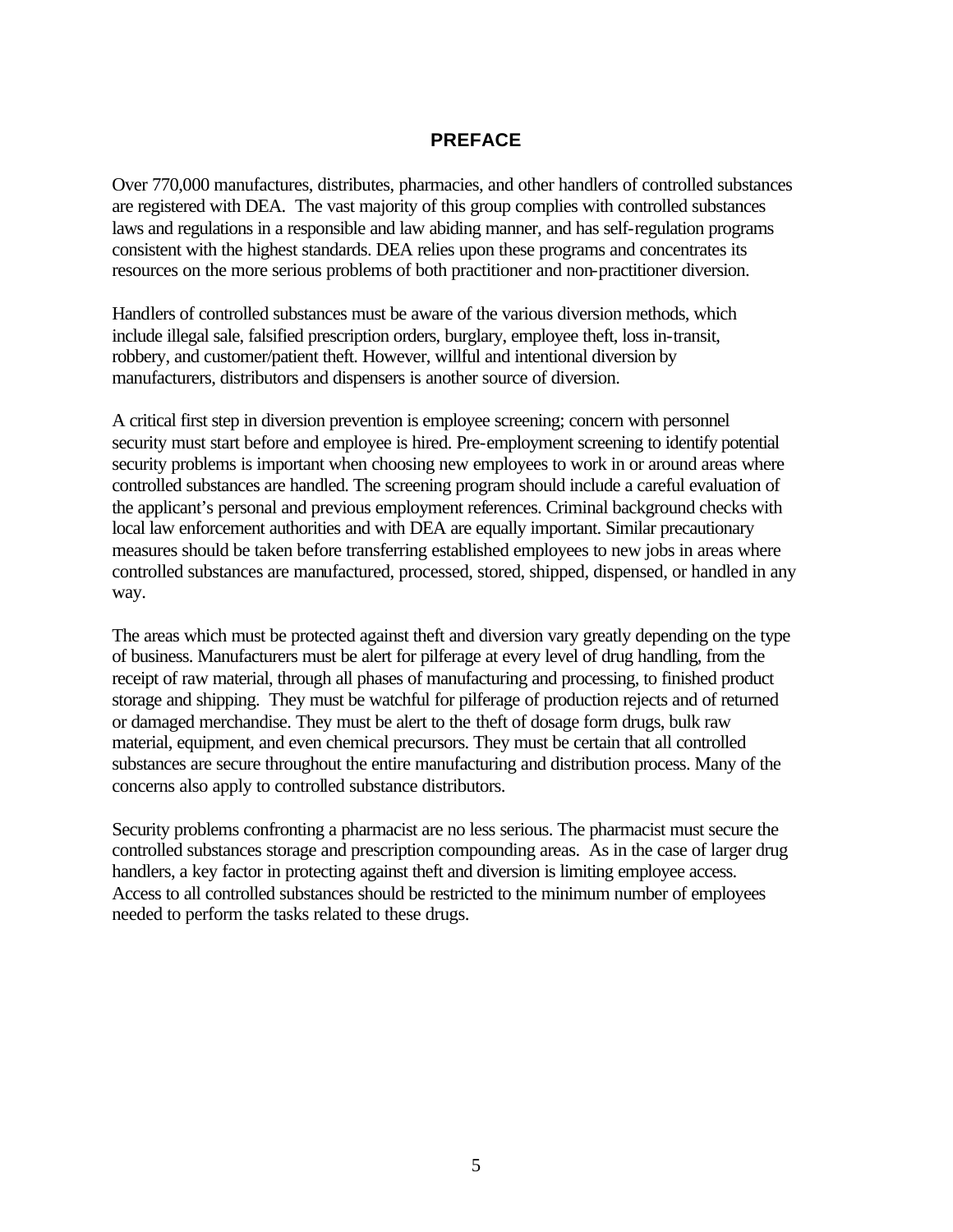# **APPLICATION OF STATE AND FEDERAL LAWS**

<span id="page-6-0"></span>Nothing in this manual shall be construed as authorizing or permitting any person to do any act which is not authorized of permitted under other Federal or state laws. In addition, none of the policy and information in this manual may be construed as authorizing or permitting any person to do any act in violation of Title 21, Chapter II of the Code of Federal Regulations (21 CFR Part 1300 to End). Printed copies of the complete regulations implementing the Controlled Substances Act of 1970 may be obtained from the Superintendent of Documents, U.S. Government Printing Office, Washington, DC 20402. Proposed and finalized amendments to the regulations are published in the Federal Register.

In many cases state law is more stringent than Federal law and must be complied with in addition to Federal law. This manual is an informational outline of Federal law covering specific security situations as set forth in the Federal Regulations.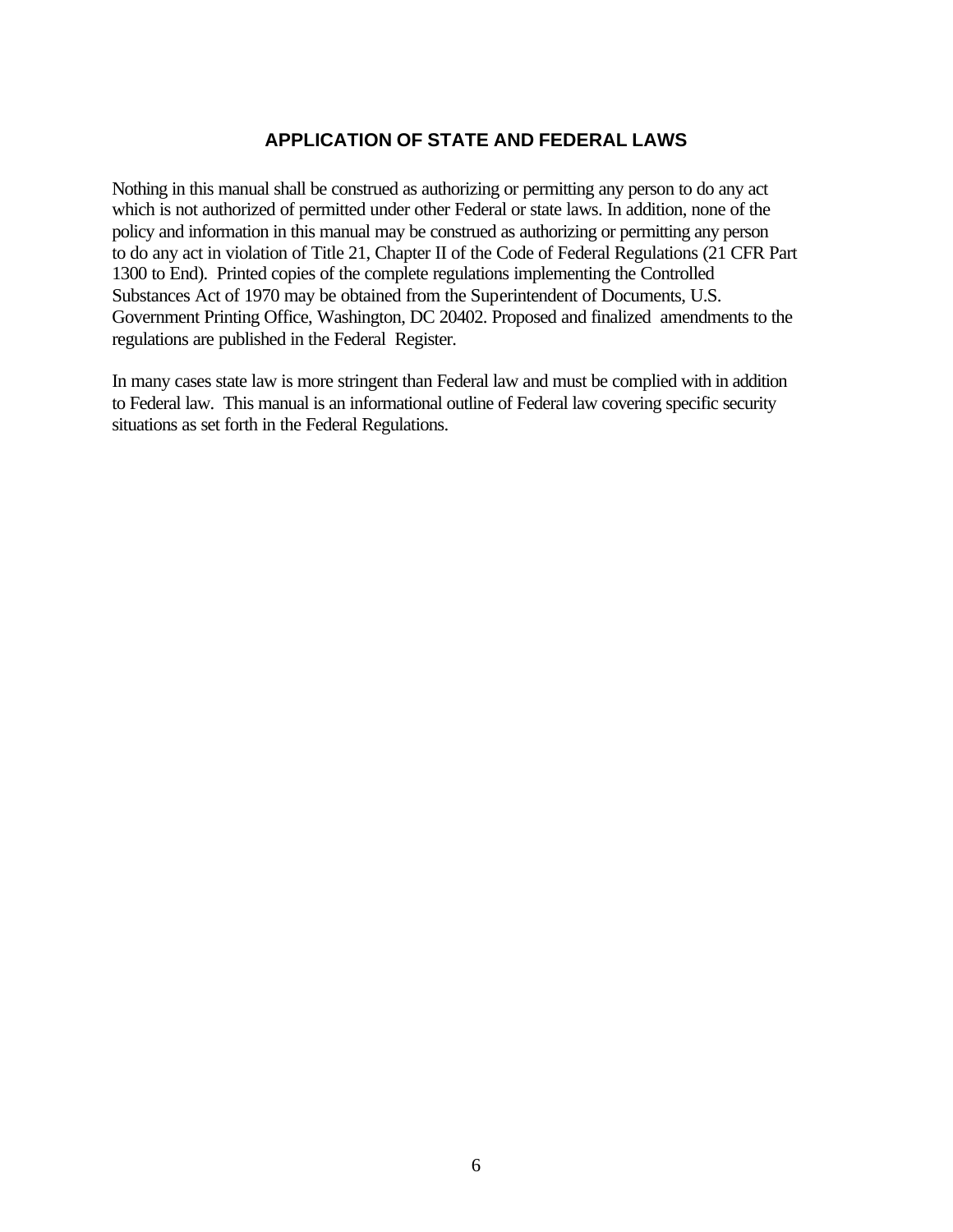# **DRUG ENFORCEMENT ADMINISTRATION**

<span id="page-7-0"></span>DEA is the lead Federal law enforcement agency responsible for enforcing the Controlled Substances Act (CSA). Established in 1973, DEA was the product of a merger of the Bureau of Narcotics and Dangerous Drugs, the Office for Drug Abuse Law Enforcement, the Office of National Narcotic intelligence, elements of the Bureau of Customs, and those functions of the Office of Science and Technology which were drug enforcement-related. In carrying out its mission, DEA cooperates with other Federal agencies, state, local, and foreign governments, private industry, professional groups, and other organizations.

Between 1914 and 1970, Congress enacted more than 50 pieces of legislation relating to the control and diversion of drugs. Most of these diverse laws were gathered into one piece of legislation, the CSA, which became effective May 11, 1971. A key element of this law is to improve control over the manufacture, distribution, and dispensing of controlled substances by providing a "closed" system for legitimate handlers of these drugs. Such a closed system deters the diversion of these drugs out of legitimate channels into illicit markets.

The information presented here should acquaint drug handlers with security requirements set up under the CSA, the Diversion Control Amendments of the Comprehensive Crime Control Act 1984, and the Code of Federal Regulations.

The drugs and drug products, i.e. controlled substances, that come under the jurisdiction of the CSA are divided into five schedules. Some examples in each schedule are outline below. For a complete listing of controlled substances contact any DEA office listed at the end of this manual.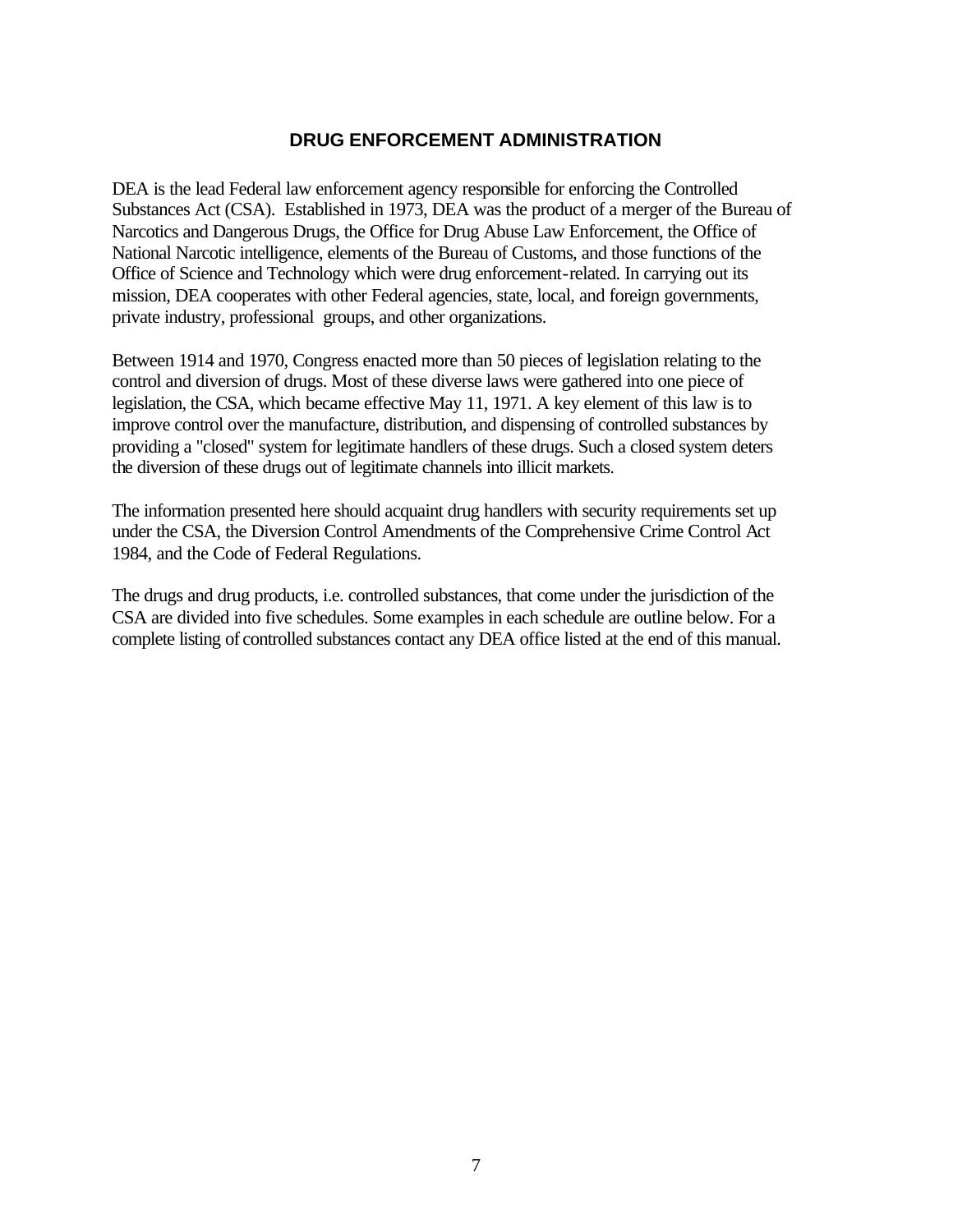# **SCHEDULES OF CONTROLLED SUBSTANCES**

<span id="page-8-0"></span>The CSA places each controlled substance -- drug or other substance -- into one of five schedules based on the substance's medical use, potential for abuse, and safety or dependence liability. The Act also allows substance to be added t or removed from a schedule to another, the basis upon whish substance are places into each of the five schedules is explained below, and examples of drugs' or other substances within the schedules are listed.

#### **Schedule I (CI) Substance**

The controlled substances in this schedule are those that have no accepted medical use in the U.S., are not accepted as safe for use under medical supervision, and have a high abuse potential. Some examples are heroin, marijuana, LSD, peyote, mescaline, psilocybin, MDA, MDMA, ketobemidone, acetylmethadol, fenethylline, tilidine, methaqualone, and certain fentanyl and merperidine analogs.

#### **Schedule II (CII) Substances**

The controlled substances in this schedule have a high abuse potential with severe psychological or physical dependence liability, but have accepted medical use in the U.S. CII controlled substances consist of certain narcotic, stimulant, and depressant drugs. Some examples of CII narcotics are: opium, morphine, codeine, hydromorphone (Dilaudid)<sup>1</sup>, methadone, meperidine (Demerol), cocaine, oxycodone (Percodan), anileridine (Lertine), the immediate precursor phenylacetone (P-2-P), and oxymorphine (Numorphan). Also in CII are the stimulants amphetamine (Dexedrine), methamphetamine (Desoxyn), phenmetrazine (Preludine), and methylphenidate (Ritalin); the depressants amobarbital, pentobarbital, secobarbital; and fentanyl (Sublimaze), etorphine hydrochloride, and phencyclidine (PCP).

# **Schedule III (CIII) Substances**

The controlled substances in this schedule have an abuse potential and dependence liability less than those in CI and CIII, and have an accepted medical use in the U.S. They include preparations containing limited quantities of certain narcotic drugs, and other nonnarcotic drugs such as: derivatives of barbituric acid, except those that are listed in another schedule, glutethimide (Doriden), methyprylon (Noludar), nalorphine, benzphetamine, chlorphentermine, clortermine, and phendimetrazine.

#### **Schedule IV (CIV) Substances**

The controlled substances in this schedule have an abuse potential and dependence liability less than those listed in CIII and have an accepted medical use in the U.S. They include such drugs as: barbital, phenobarbital, methylphenobarbital, chloral hydrate, ethchlorvynol (Placidyl),

l  $<sup>1</sup>$  Examples of trademark products appear in parentheses. Scheduling applies to all similar drug products</sup> of all other pharmaceutical manufactures within each generic drug classification.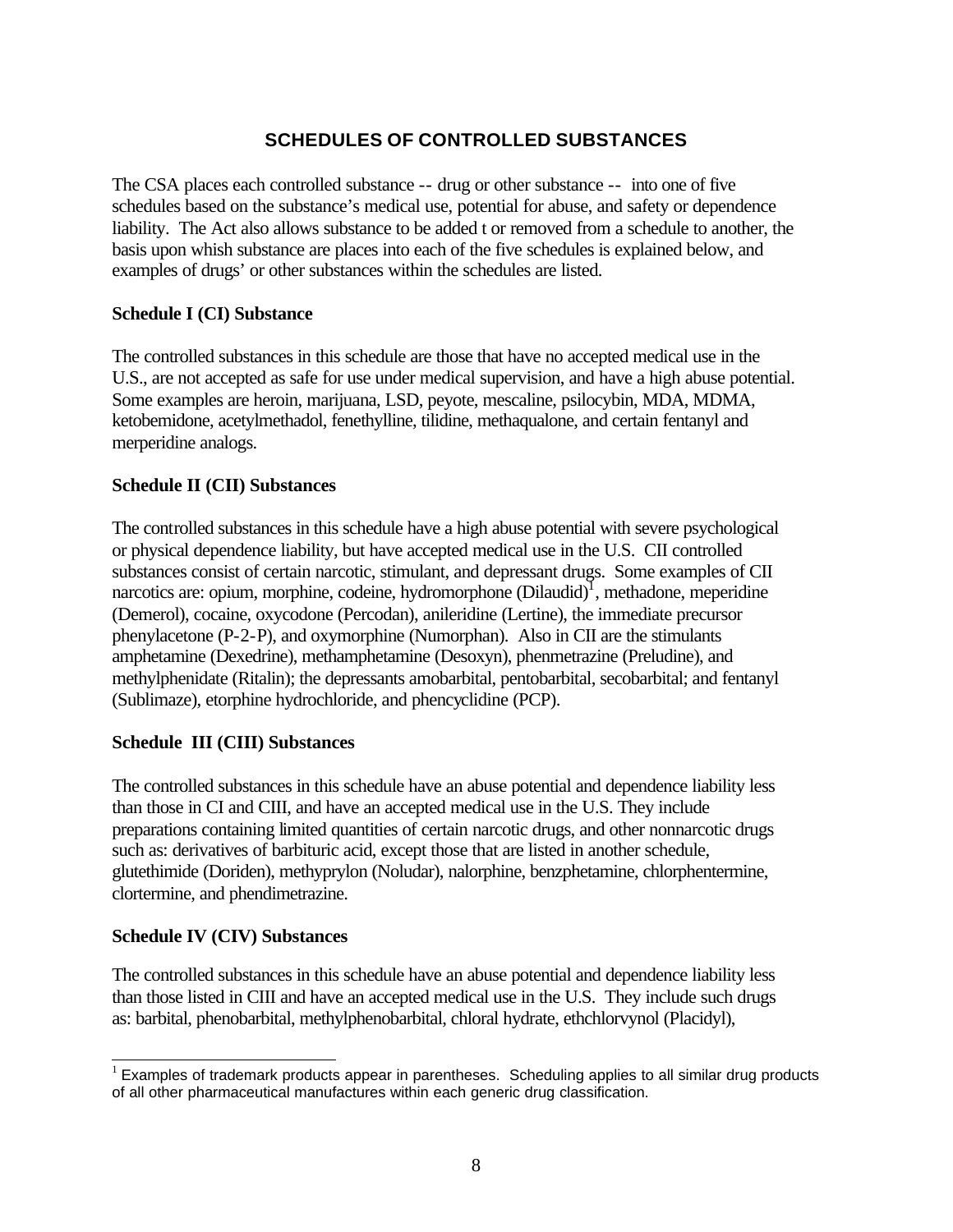ethinamate, (Valmid), paraldehyde, methohexital, fenfluramine, diethylproprion, phentermine, chlordiazepoxide (Librium), diazepam (Valium), oxazepam (Serax), clorazepate (Tranxene), flurazepam (Dalmane), lorazepam (Ativan), alprazolam (Xanax), temazepam (Restoril), triazolam (Halcion), mebutamate, detropropoxyphene (Darvon), and petazocine (Taiwin).

#### **Schedule V (CV) Substances**

The controlled substances in this schedule have an abuse potential and dependence liability less than those listed in CIV and have an accpeted medical use in the U.S. They are often available without prescription, and include preparations containing limited quantities of certain narcotic drugs generally for antitussive and antidiarrheal purpose. Buprenorphine is also a CV drug.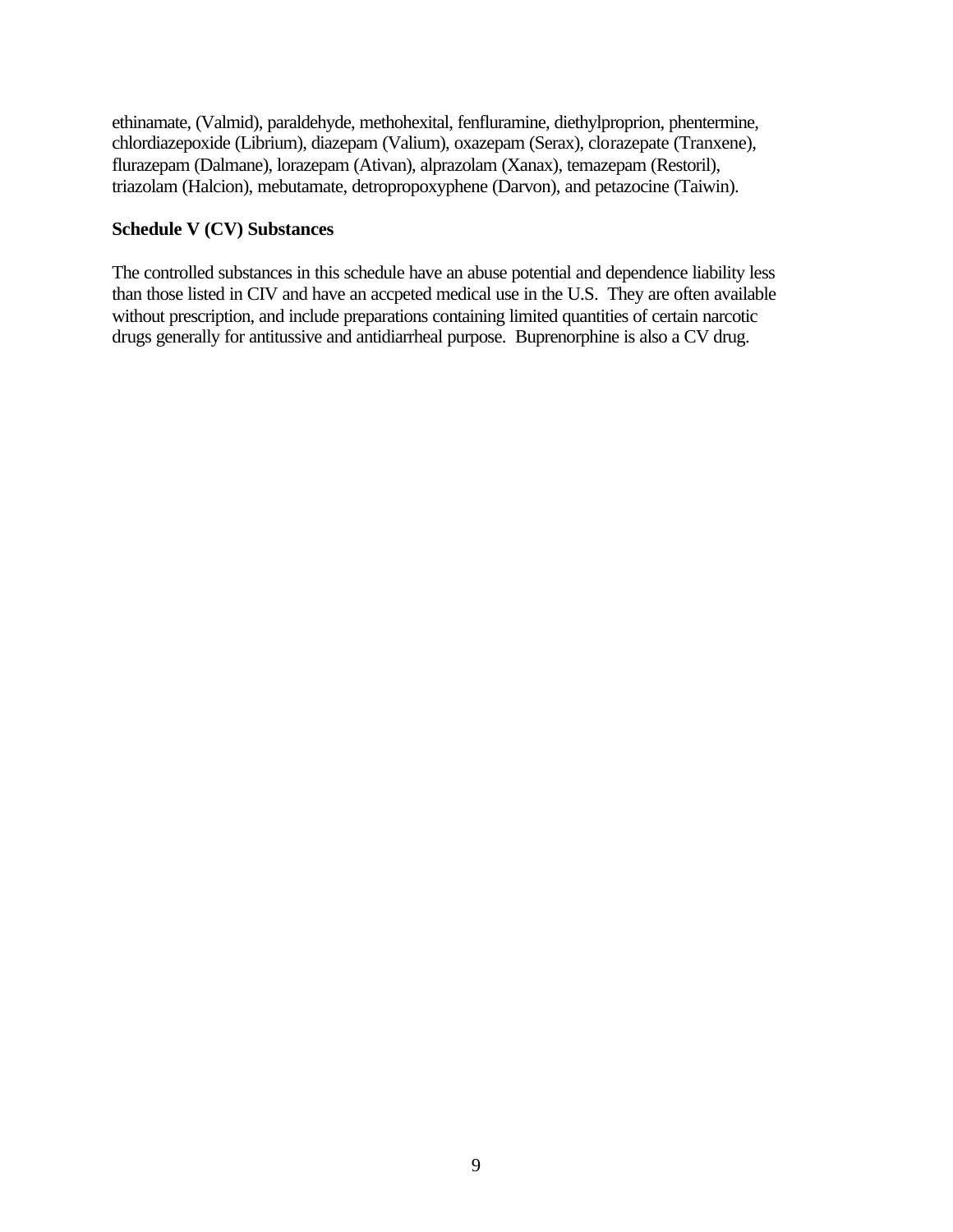# **GENERAL SECURITY REQUIREMENTS**

#### <span id="page-10-0"></span>**Substantial Compliance**

The general security requirements set forth in the Code of Federal Regulations (CFR) require all registrants and applicants for registration to provide effective physical security controls and operating procedures to guard against theft and diversion of controlled substances. Substantial compliance with these requirements and standards set forth in Title 21 CFR Sections 1301.72- 1301.76 may be deemed sufficient by DEA after evaluation of the overall security system and needs of the individual applicant or registrant considering the following factors:

- 1. Type of activity conducted (e.g., processing of bulk chemicals, preparing dosage forms, packaging, labelling, cooperative buying, etc.).
- 2. Type and form of controlled substances (e.g., bulk liquids or dosage units, usable powders or non-usable powders, etc.).
- 3. Quantity of controlled substances.
- 4. Location of premises/security needs (e.g., high vs. low crime areas, waterfront boundaries, adjacent/attached buildings, urban vs. suburban vs. rural areas, etc.).
- 5. Type of building construction/general characteristics (e.g., metal curtain, wood frame, masonry, number and type of doors, windows and other openings, etc.).
- 6. Types of safes/vaults/secure enclosures (e.g., automatic storage and retrieval, construction of vaults and cages, modular vaults, container weight and type, UL listing/GSA rating, etc.).
- 7. Type of closure (e.g., built-in combination locks, key locks, padlocks, self closing and locking day gates, vault doors and frames, etc.).
- 8. Key and lock control (e.g., adequacy, accountability, routine changing, issuance and control procedures, logging, central repository, combination security, etc.).
- 9. Alarm systems (e.g., adequacy of supervision, method of signal transmission, proprietary vs. central station vs. police connection, adequacy of standby power sources, maintenance and testing, signal and response time, etc.).
- 10. Public access/perimeter fencing (e.g., adequacy of gates and fencing, if any, control at entry/exit points, parking location and proximity to facility, extent of unsupervised public access to the facility, etc.).
- 11. Supervision of employees (e.g., access control to manufacturing and storage areas, identification media and systems, control of and accountability for identification, responsibilities of employees, etc.).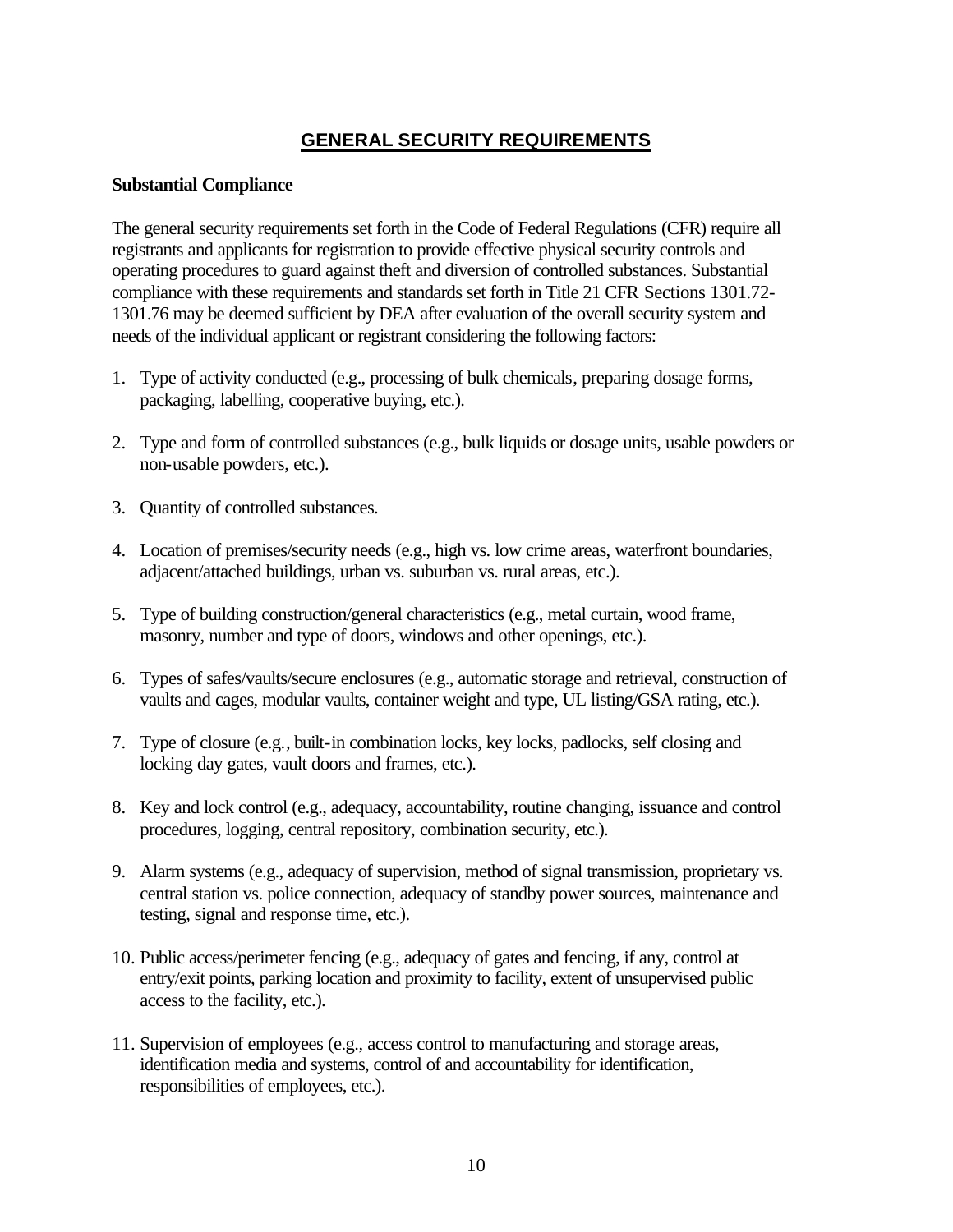- <span id="page-11-0"></span>12. Guest/visitor procedures (e.g., access control, logging procedures, identification media, internal movement control, etc.).
- 13. Local police/security force (e.g., availability, legal obligation to respond, frequency of patrol, adequacy of training, alarm response time, size of force, etc.).
- 14. Adequacy of internal systems for monitoring controlled substances (e.g., storage security, common or contract carrier security, etc.).

# **Request for Review**

Any applicant or registrant who wants to know whether or not a proposed security system substantially complies with DEA requirements as prescribed by the regulations may submit plans, blueprints or sketches of the proposed system to the appropriate DEA Field Office. Even with preliminary Field Office approval of the proposed system, final approval will only be given at the time the system is completed and can be inspected at the location where it is to be used.

# **Waiver**

Physical security controls at locations registered and approved under the former Harrison Narcotic Act (HNA) or the former Narcotic Manufacturing Act (NMA) of 1960 as of April 30, 1971, are considered to be in compliance with present security regulations. However, new or modified facilities or work and storage areas which have not previously been approved by DEA (even if these facilities are similar to those previously approved by the Bureau of Narcotics and Dangerous Drugs) will not necessarily be deemed in compliance with the security regulations. Furthermore, any change in ownership or control after April 30, 1971 of locations registered and approved under the former HNA or the former NMA would negate this waiver.

# **Changes**

It is important to note that physical security controls and procedures must be expanded and extended accordingly if existing systems become inadequate as a result of a controlled substance being transferred to a different schedule, being placed in a schedule, or if there is a significant increase in the quantity of controlled substances in the possession of a registrant during normal business operations*.*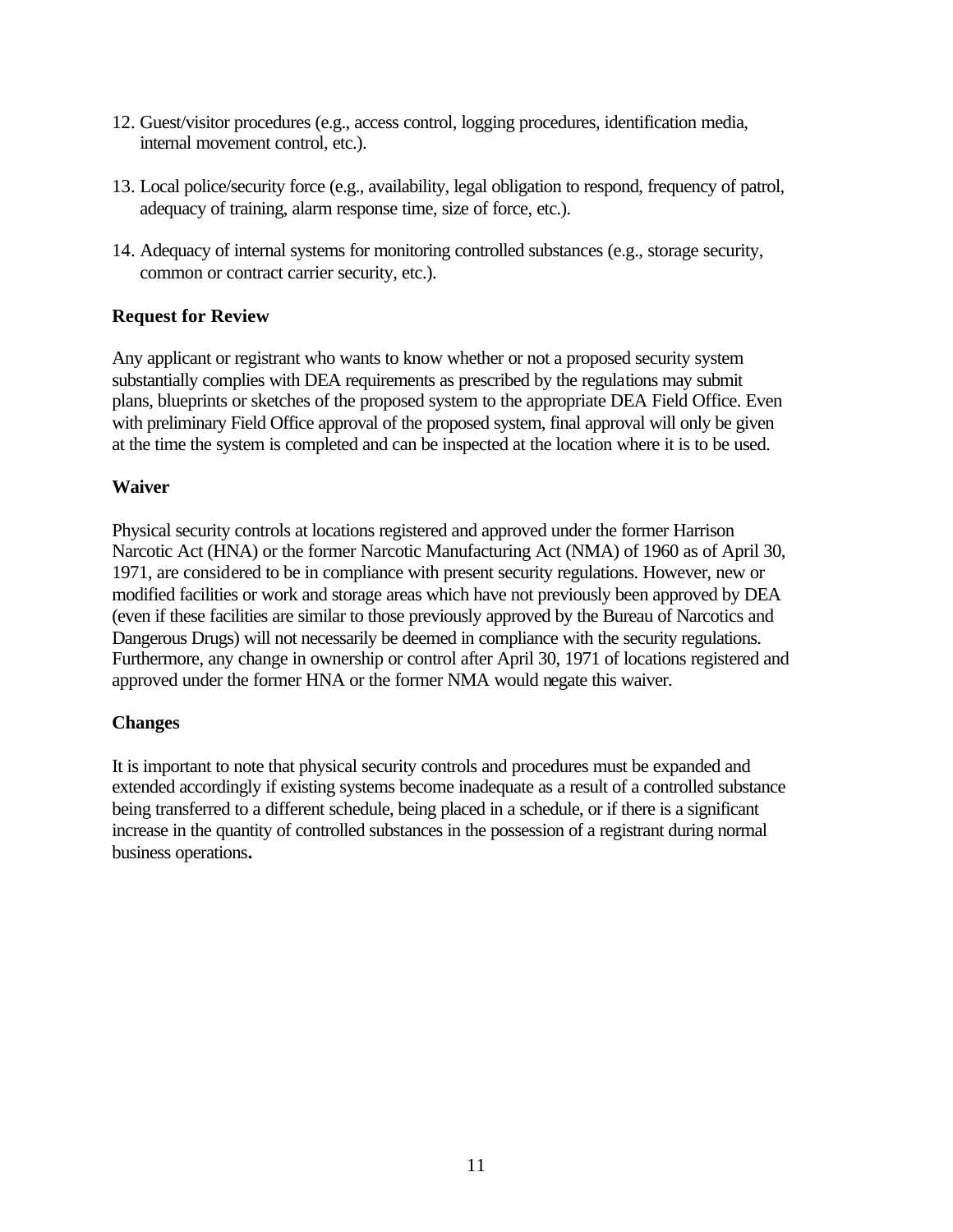# **SECURITY REQUIREMENTS FOR NON-PRACTITIONER**

<span id="page-12-0"></span>Non-practitioners include manufacturers, packagers, labelers, distributors, importers, exporters, narcotic treatment programs, and compounders for narcotic treatment programs.

#### **Minimum Standards: Handlers of CI&II Controlled Substances**

Small quantities of CI&II raw materials, bulk materials awaiting further processing, and finishing products must be stored in an Underwriters Lab (UL) listed burglary-resistant safe with a Group 1-R lock, or a GSA Class V rated security container, or the equivalent, which affords the following security protection:

- 1. 30 man minutes against surreptitious entry,
- 2. 10 man minutes against forced entry,
- 3. 20 man hours against lock manipulation,
- 4. 20 man hours against radiological attack.

This safe or security container must be bolted, strapped, or otherwise securely fastened to the floor or wall in such a way that it cannot be readily removed if it weighs less than 750 pounds. Depending upon the quantities and types of controlled substances stored, this safe or security container must be equipped with an alarm system which upon attempted unauthorized entry transmits a signal directly to a central protection company, a local or state police agency which has a legal obligation to respond, a 24-hour proprietary central station operated by the registrant, or such other protection as DEA may approve.

Large quantities of such controlled substances which do not permit storage in a safe or security container may be stored in a vault meeting the following specifications or equivalent, if constructed after September 1, 1971:

- 1. The walls, floor and ceiling are constructed of at least eight inches of reinforced concrete or other substantial masonry reinforced vertically and horizontally with #4 (half inch) steel rods tied six inches on center, or UL listed modular vault panels.
- 2. The door and frame unit are UL listed burglary-resistant, GSA Class V rated or equivalent, i.e., multiple position Group 1-R combination lock, relocking device, special metal alloy that resists carbide drilling, and in general affords the overall security protection set forth above for safes and security containers.
- 3. If operations require the vault/container to remain open to frequent access, the door is required to be equipped with a day gate which is self-closing and self-locking. If the operation requires only that the vault be opened infrequently, such as to remove raw material in the morning and return it at night, and is always relocked immediately after use, a day gate is not required.
- 4. The walls or perimeter are equipped with an alarm system which upon attempted unauthorized entry must transmit an alarm directly to a central protection company, local or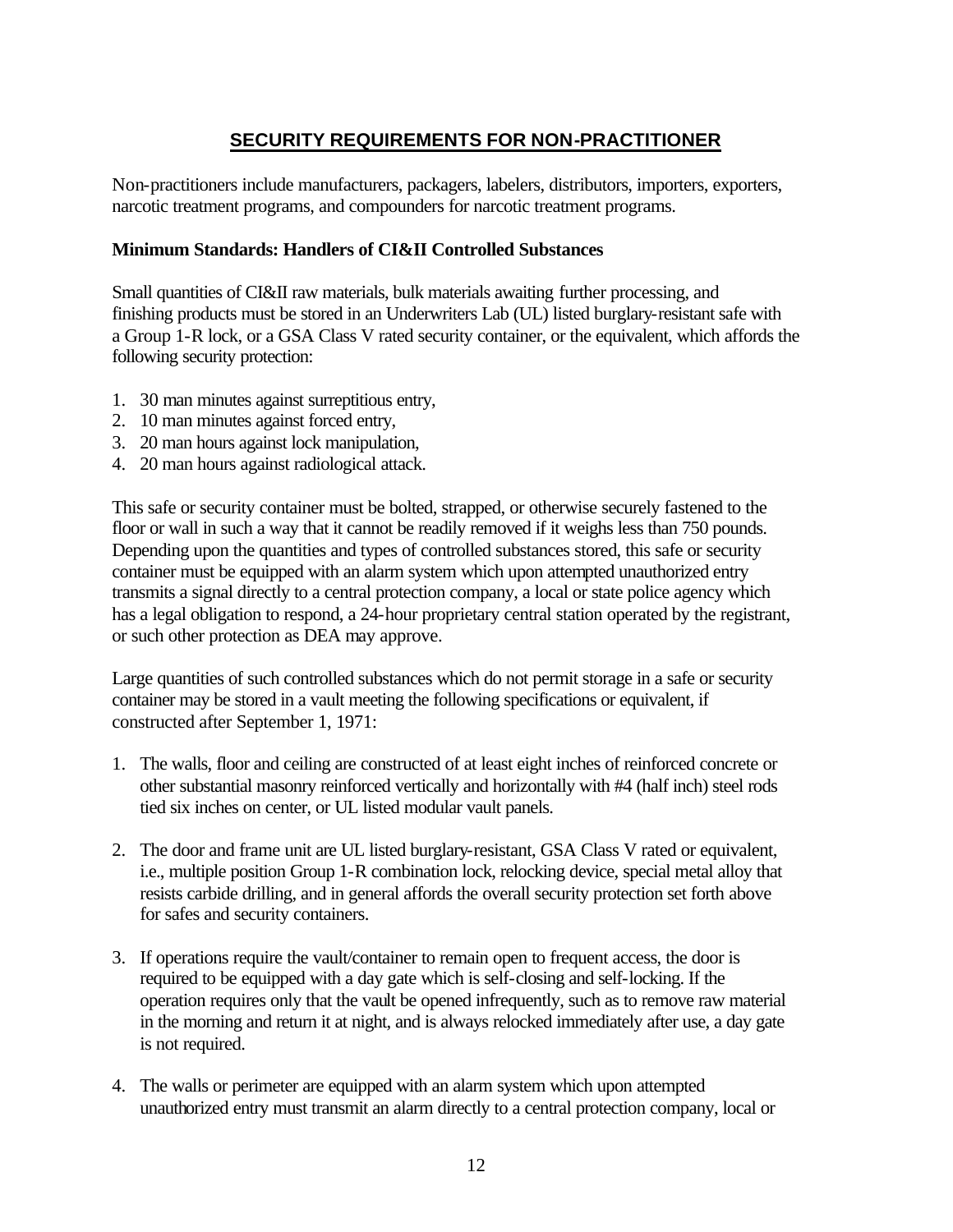<span id="page-13-0"></span>state police agency which has a legal obligation to respond, a 24-hour proprietary central station operated by the registrant, or such other protection as DEA may approve. If necessary due to local condition or other problems, holdup buttons may be required to be placed at strategic points of entry or exit from the perimeter.

5. The door is equipped with a contact switch(es) and there is complete electrical lacing of the walls, floors and ceiling, sensitive ultrasonic or infrared sensors within, a sensitive sound accumulator system, or other such devices or equipment designed to detect unauthorized entry as may be approved by DEA.

Vaults constructed before or under construction on September 1, 1971 and approved by the Bureau of Narcotics and Dangerous Drugs or its predecessor agencies may be of substantial construction with a steel door, combination or key lock, and alarm system.

NOTE: DEA evaluates a registrant security system on an element-by-element and on and overall basis, measuring the system against the potential theft or diversion problem the registrant might encounter at the registered location. Thus, DEA may approve a security system although some of the specific standards are not met, e.g., a registrant who provides 24-hour guard surveillance may not need the full alarm protection as set forth in the regulations. A registrant who handles large quantities of in-process liquids running through a pipe system may not need to vaults this form of controlled substances because of the difficulties in containing or diverting the liquids and their possible non-restrictability. The minimum standards and general security requirements set forth above and below are used by DEA as a basis for making decisions on the specific security needs of each registrant.

# **Minimum Standards: Handlers of CIII-V Controlled**

Small quantities of C III-V controlled substances may be stored in a UL listed burglary-resistant safe or a GSA Class V rated security container or equivalent which complies with the requirements for storing C I& II substances. Large quantities of such controlled substances which do not permit storage in a safe or security container may be stored in:

- 1) A building or area within a building having perimeter security which limits access during working hours, provides adequate security after working hours, and has the following security controls:
	- a) An electronic alarm system as described above for C I&II controlled substances;
	- b) Substantially constructed self-closing and self- locking doors employing either multipleposition combination or key lock type locking mechanisms (NOTE: in lieu of self Βlocking/closing doors, a door which is kept closed and locked at all times when not in use, and when in use is kept under direct observation of a responsible employee of the registrant is permitted); and
	- c) Requisite key control, combination limitations, and change procedures.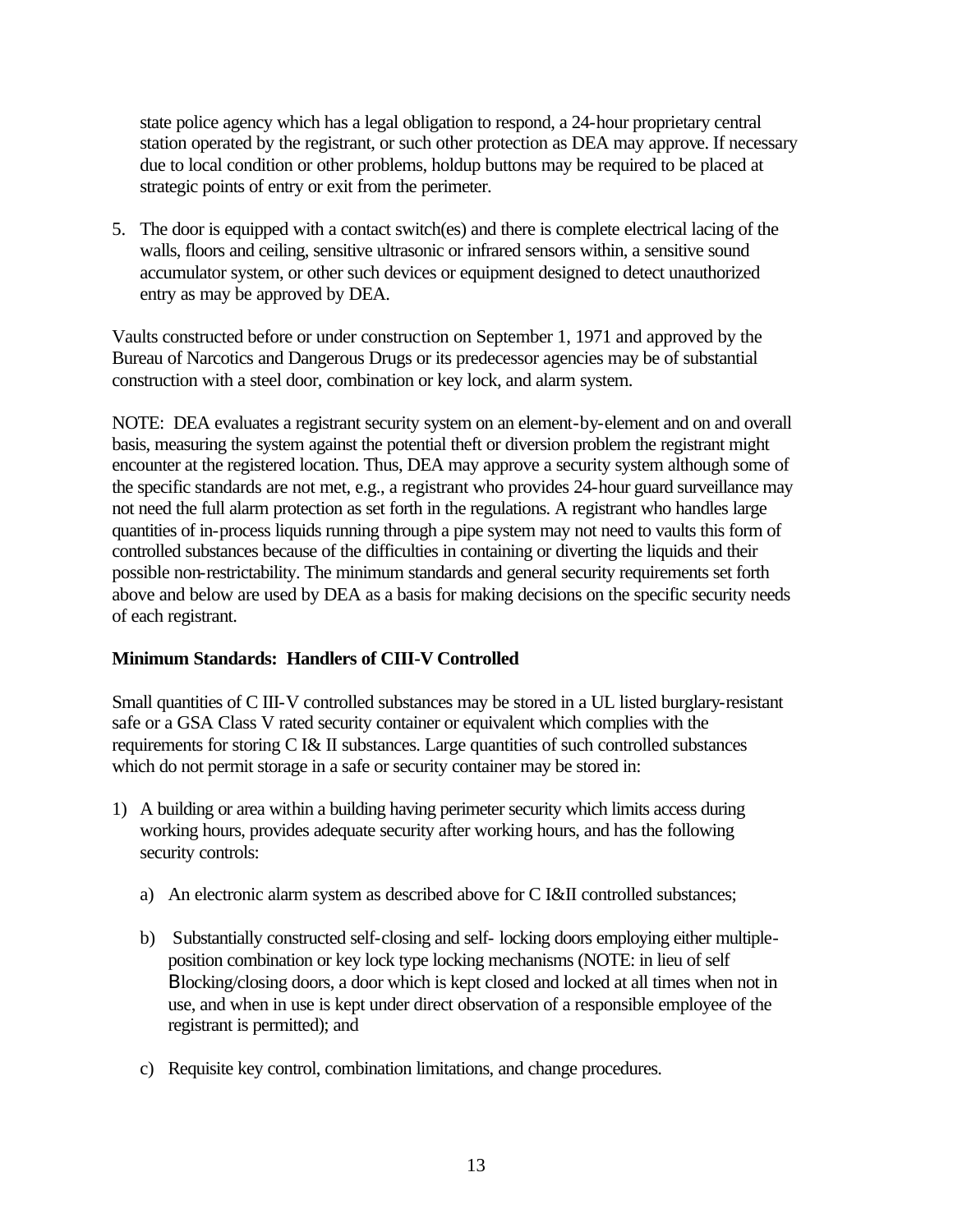- <span id="page-14-0"></span>2) A cage within a building on the premises meeting the following specifications:
	- a) Walls constructed of not less than ten gauge steel fabric mounted on steel posts which are:
		- i) At least one inch in diameter;
		- ii) Set in concrete or installed with lag bolts which are pinned or brazed; and
		- iii) Placed no more than ten feet apart with horizontal one and one half-inch reinforcement every 60 inches.
	- b) Mesh construction with openings not more than two ands one half inches across the square;
	- c) A ceiling constructed of the same material or walls extending to and firmly attached to the structural ceiling;
	- d) A door constructed of the same gauge steel fabric on a metal door frame in a metal door flange; and
	- e) An alarm system protecting the perimeter and interior as described above.
- 3) An enclosure of masonry or other such materials or secure storage area which has been approved by DEA.

# **Collocating CIII-V with CI&II Substances**

Schedule III-V controlled substances may be stored with CI&II substances under the security measures required for those substances. CIII-V substances may be stored in the vault provided access to the area is not substantially increased and that permission for such storage is obtained in advance from the appropriate DEA Field Office.

#### **Multiple Storage Areas**

On occasion it may be necessary for non-practitioner registrants to handle several classes of controlled substances separately. Some examples of these special circumstances are damaged goods, returned goods, goods in processing, etc. In these circumstances, controlled substances may be stored apart from the main stock of controlled substances, provided that each storage area complies with the security requirement set forth in the previously described minimum standards.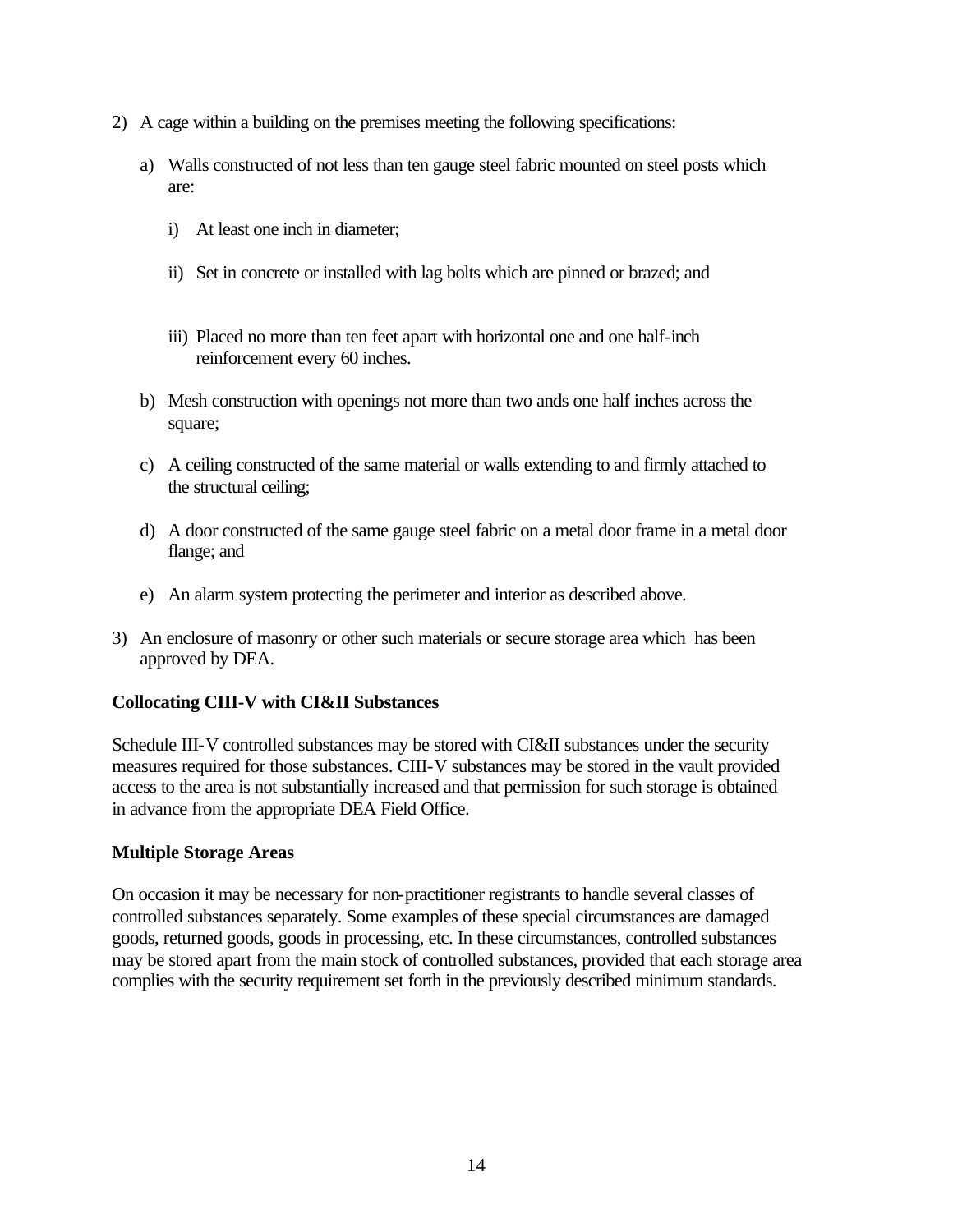#### <span id="page-15-0"></span>**Accessibility to Storage Areas**

In order to minimize the possibility of diversion, the registrant must limit access to the storage areas for controlled substances to a minimum number of authorized employees. Although not specifically required, it may be necessary to institute some type of security pass system if the size, type, or other characteristics the firm dictate the need. Where it is necessary for employee or non-employee maintenance personnel, business guests, or other visitors to have access to or to pass through a controlled substances storage area, the registrant needs to provide authorization to those individuals. The authorization should be in writing, and the specially authorized individuals should be held under adequate observation during the time they are in the storage area.

#### **Manufacturing and Compounding Areas**

Manufacturing activities (include processing, packaging, and labelling) involving controlled substances listed in any schedule, and all compounders, must implement the following security controls:

- 1. All in-process substances must be returned to the controlled substances storage area at the termination of the process. If the process is not completed at the end to the work day, the processing area or tanks, vessels, bins, or bulk containers holding controlled substances must be securely locked inside an area or building which affords adequate security.
- 2. Manufacturing activities with controlled substances must be conducted in an area(s) with limited access and must be kept under surveillance by and employee(s) designated in writing by management to be responsible for the area. The designated employee(s) must be able to provide continuous surveillance of the area in order that unauthorized persons may not enter or leave the area without the designated employee's knowledge. Access may be limited by the use of physical dividers such as walls or partitions, by traffic control lines, or restricted space designations.
- 3. During controlled substances production, the manufacturing areas should be accessible only to those employees necessary for efficient operation. If it becomes necessary for employee or non-employee maintenance personnel, business guests, or visitors to be present or to pass through manufacturing areas during production, it is in the best interest of the registrant to have an employee designated in writing as being responsible for providing adequate surveillance of the area.

#### **Public Warehouses**

Registrants who store controlled substances in public warehouses are responsible for selecting a facility that will provide adequate security to guard against losses and thefts. Whenever possible, the registrant should select a storage warehouses or terminal which meets the physical security requirement and controls set forth above and below, with the knowledge that it is the registrant, not the warehouseman, who is responsible for the security of the controlled substances. Other aspects of warehouse or terminal security which the registrant might consider are: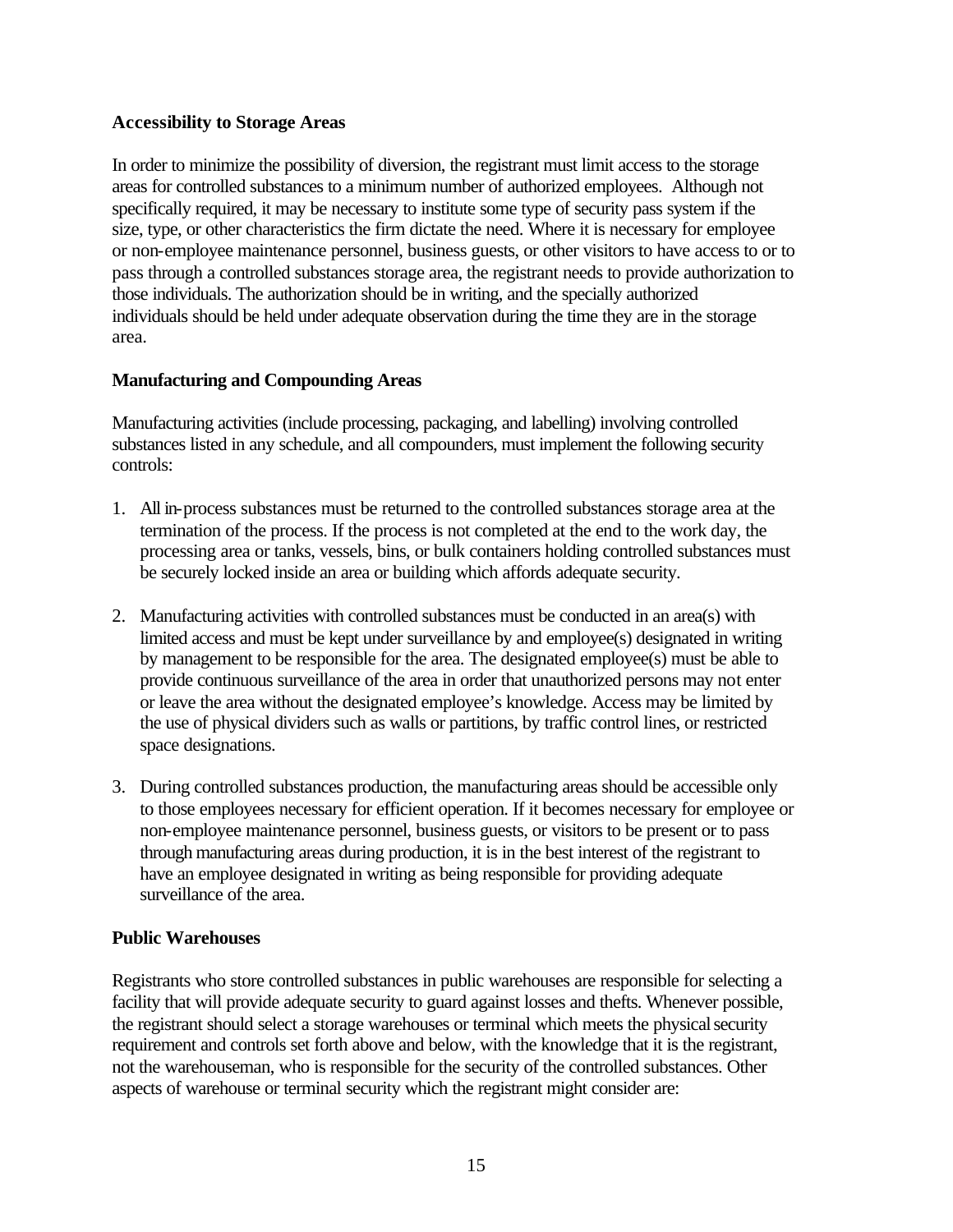- <span id="page-16-0"></span>1. Adequacy of fencing, lighting, electronic security, checkpoints, and other perimeter controls;
- 2. Type of order tracking or tracing system in use, if any;
- 3. Personnel screening, hiring, and control programs;
- 4. Hours of operation;
- 5. Use of contract or proprietary guards;
- 6. Procedures and systems in use to control inbound and outbound tractors, trailers, containers, etc.;
- 7. Yard control of drivers, tractors, trailers, containers, etc.

#### **Common or Contract Carriers**

Registrants are also responsible for selecting common or contract carriers that will provide adequate security against in-transit losses or thefts. If the registrant has substantial quantities of controlled substances lost or stolen in transit when using a particular common or contract carrier, steps should be taken to obtain another secure carrier or means of transport. When evaluating common or contract carriers, in addition to evaluating warehouses or terminal security, the registrant might consider the following:

- 1) Physical security of the vehicles, e.g.:
	- a) Adequate vehicle and trailer locks subject to proper key control, and locking of vehicles at all times when unattended;
	- b) Vehicular alarm systems in use at all times when vehicles and trailers are unattended;
	- c) Fuel lock alarm devices;
	- d) Page alert alarm system carried by drivers when away from vehicles and trailer to alert them to unauthorized opening of doors, hood, etc.
- 2) Route variations to avoid patterns
- 3) Vehicles equipped with CB's or other radios to communicate with local law enforcement agencies or the company warehouse or terminal in the event of an emergency or other duress condition.
- 4) Special code numbers or symbols painted on or otherwise affixed to the roof.
- 5) Driver screening, hiring and control programs.
- 6) Overall priority and security afforded controlled substances shipments.
- 7) Use of subcontracted carriers.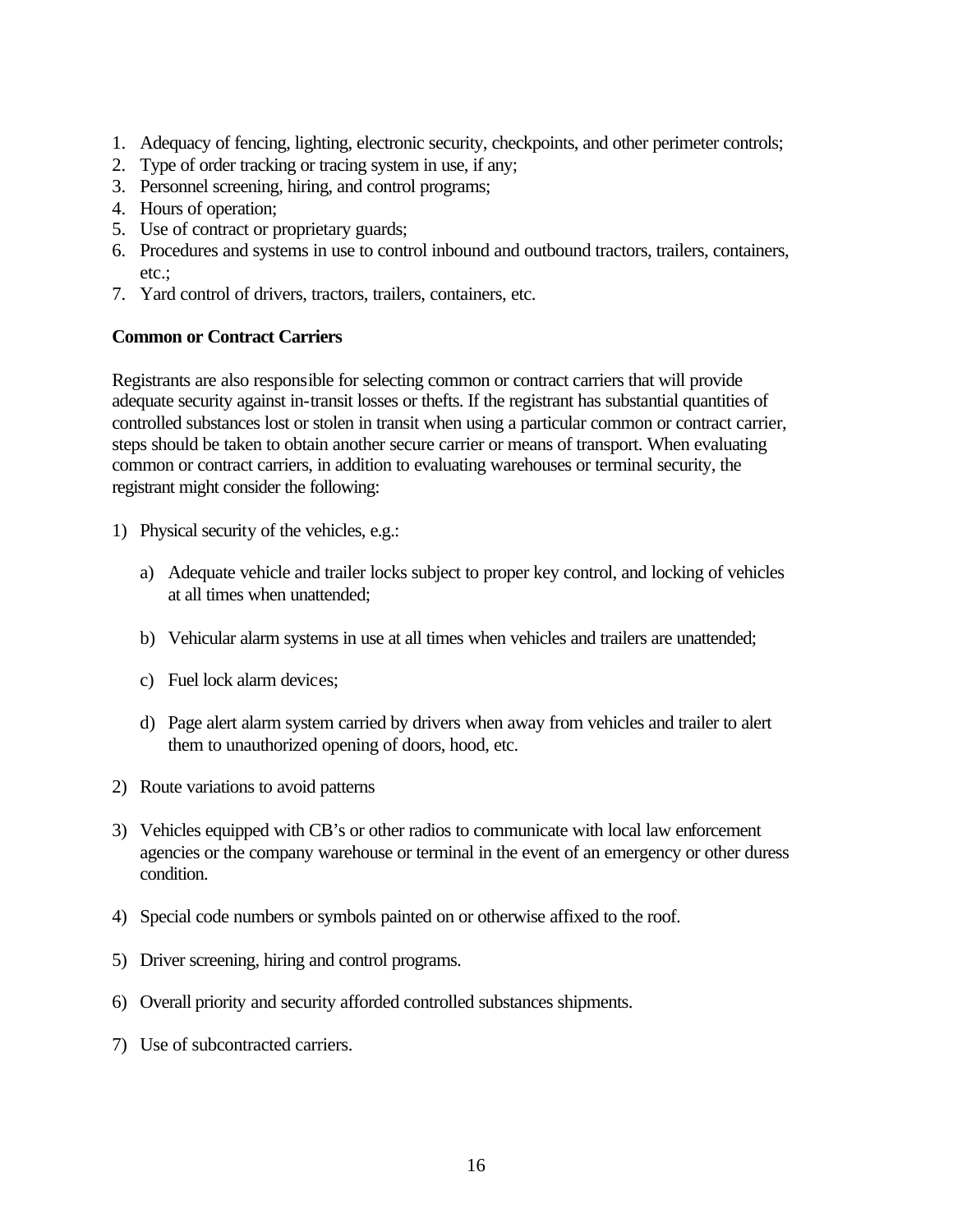<span id="page-17-0"></span>These security aspects and procedures are also applicable when delivering and picking up controlled substances using company-owned or leased vehicles operated by company employees. Although not required, precautions such as securely wrapping and sealing packages containing controlled substances and using unmarked or coded boxes or shipping containers are strongly recommended for guarding against in-transit losses.

# **Theft or Loss**

Registrants must notify the appropriate DEA field office of theft or significant loss of any controlled substance. Furthermore, the supplier is responsible for reporting in-transit losses of controlled substances by a common or contract carrier. The registrant must then promptly complete and submit the DEA Form 106 regarding such losses or thefts. Thefts must be reported whether or not the controlled substances are subsequently recovered and/or the responsible parties identified and action taken against them.

# **Other Security Controls**

**Good Faith Inquiry.** Before distributing a controlled substance to any person whom the registrant does not know to be registered to possess the controlled substance, the registrant must make a good faith inquiry either to DEA or to the appropriate state controlled substances licensing or registration agency, if any, to determine that the person or company may lawfully possess the controlled substances.

**Suspicious Orders.** The registrant must design and operate a system to disclose suspicious orders of controlled substances. The registrant must inform the appropriate DEA Field Office of suspicious orders immediately upon discovery. Such orders include, but are not limited to, orders of unusual size, orders deviating substantially from a normal pattern, and orders of unusual frequency.

**Controlled Substance Samples.** Complimentary samples of any controlled substance may not be distributed unless the following conditions are met:

- 1. The distributor has a prior written request from the registrant which includes the customer's name, address, registration number, and name and quantity of the specified controlled substance;
- 2. The controlled substance is to be used to meet the legitimate medical needs of patients; and
- 3. Reasonable quantities are requested.

**Distributing Through Agents.** When controlled substances are distributed by agents (i.e., detailmen), the registrant is responsible for providing adequate security to guard against theft or diversion while the controlled substances are being stored or handled by the agents.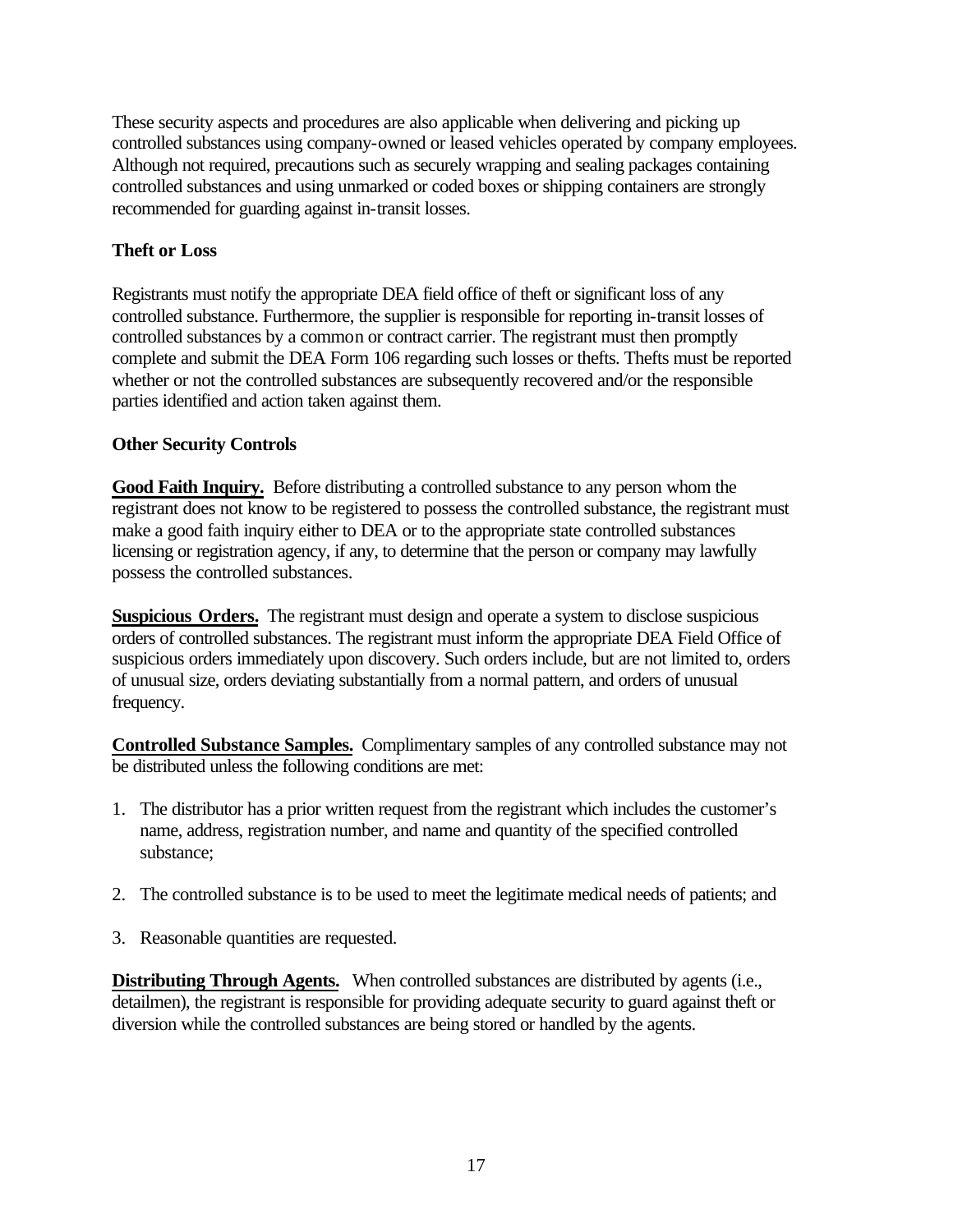# <span id="page-18-0"></span>**Employees**

**Screening.** In order to fairly assess the likelihood of an employee committing a drug security breach, it is essential that non-practitioner registrants carefully screen individuals before hiring them. Of the utmost importance is a determination of convictions for crimes and unauthorized use of controlled substances. To this end, DEA recommends that the following two questions become a part of and employer's comprehensive screening program:

- 1. Within the past five years, have you been convicted of a felony, or within the past two years, of any misdemeanor, or are you presently charged (formally) with committing a criminal offence? Do not include any traffic violations, juvenile offences on military convictions, except by general court-martial. If the answer is yes, furnish details of conviction, offense location, date, and sentence.
- 2. In the past three years, have you ever knowingly used any narcotics, amphetamines, or barbiturates, Other than those prescribed to you by a physician? If the answer is yes, furnish details.

DEA also recommends that an authorization, in writing, be completed by a person who is allowed to or is considered for work in a controlled substances area. This authorization should permit inquiries to be made of courts and law enforcement agencies concerning pending charges or convictions. Information on employees criminal records should then be used as follows:

- 1. Locally by name, date and place of birth, and other identifying information, inquire at local courts and law enforcement agencies for records of pending charges and convictions; and
- 2. Nationally by the same identifying information make and inquiry at the appropriate DEA Field Office.

In addition, pre-employment screening should be by written application which covers such areas as credit checks, residences, educational background, military history, character, reputation, and past employment. All applications should strongly warn that any falsification will result in dismissal and that data will be verified.

Post-employment screening is also very important. Events in employees lives can change their reliability and integrity. Employees and supervisors should be encouraged to be on the lookout for troubled employees. Payroll and personnel offices should advise security officers of inquiries by creditors or attempted garnishment of wages. When employees are considered for promotion to positions of greater responsibility, additional comprehensive screening may be appropriate.

**Responsibility to Report Drug Diversion.** A necessary part of an overall employee security program is the reporting of employee drug theft or diversion in the workplace. It is also in the public interest. Employees who have knowledge of drug theft of diversion from their employer have an obligation to report such information to a responsible security official of the employer. Employers have a responsibility to treat such information as confidential and to take all reasonable steps to protect the confidentiality of the information and the identity of employees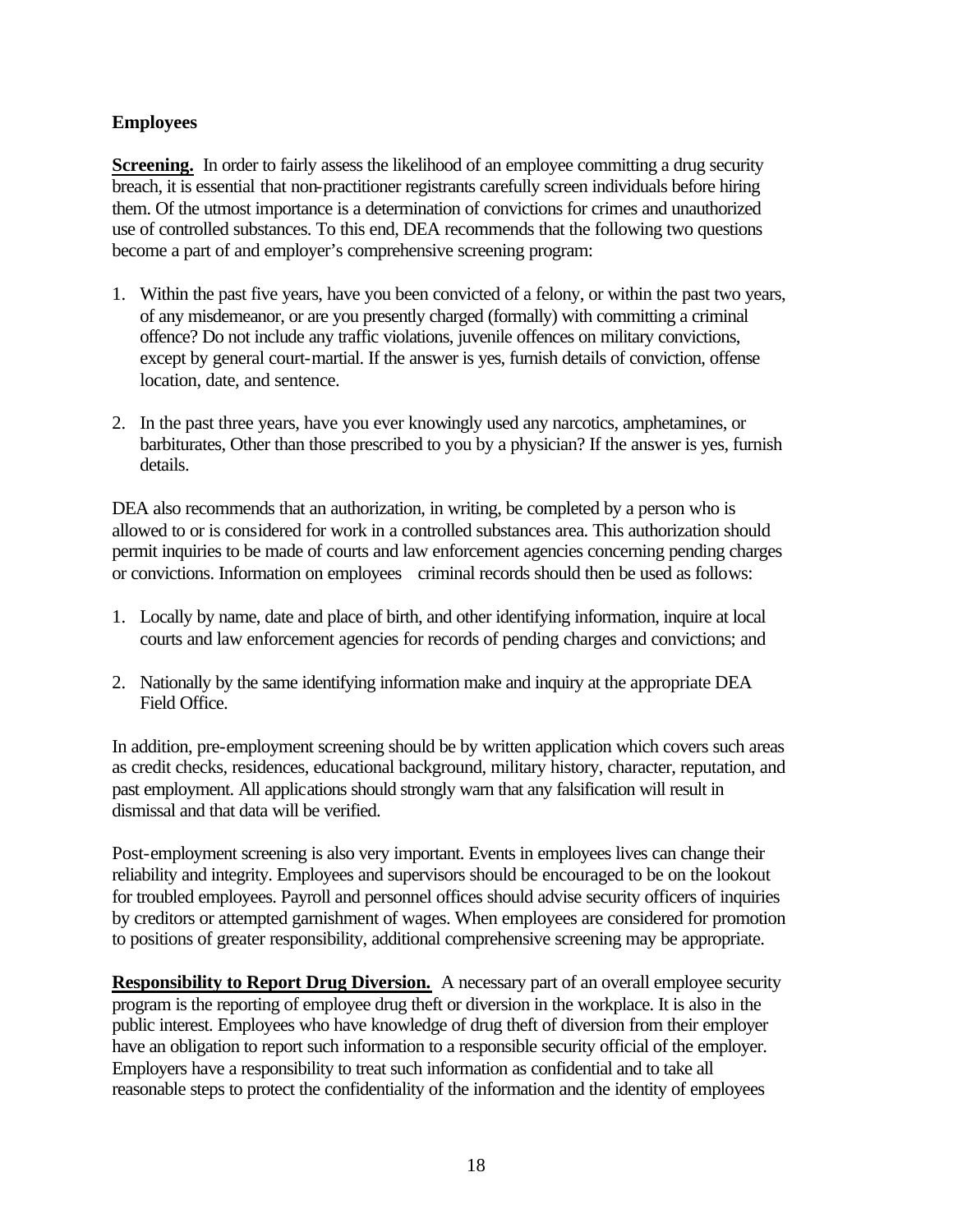<span id="page-19-0"></span>furnishing information. Failure to report drug theft or diversion information should be a critical factor in determining an employee's continued employment in a drug security area.

**Illicit Activities.** Employees who posses, sell, use or divert controlled substances not only subject themselves to state or Federal prosecution for any illicit activity, but should also become the subject of independent action regarding their continued employment. Employers must assess the seriousness of the employee's violation, the position of responsibility held by the employee, past record of employment, etc., in determining whether to take other action against the employee.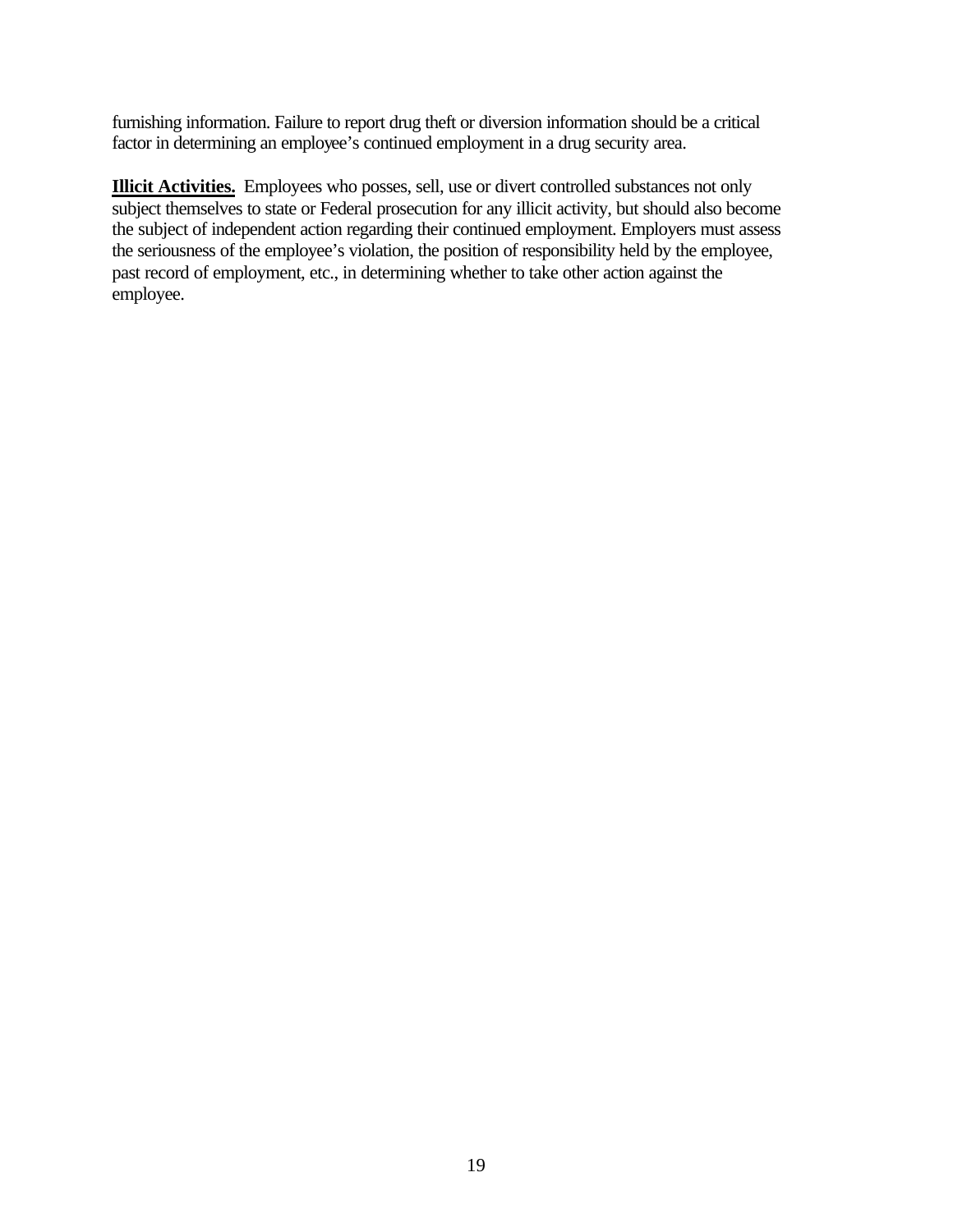# **NARCOTIC TREATMENT PROGRAMS**

<span id="page-20-0"></span>Only a licensed practitioner employed at a Narcotic Treatment Program (NTP) or other authorized individual designated in writing may accept delivery of narcotic substances. Excluded from authorization to accept delivery are any persons currently or previously dependent on narcotics. At the time of delivery, the licensed practitioner or other authorized individual designated in writing must sign for the narcotics and place his or her specific title (if any) on the invoice. Copies of these signed invoices must be kept by the distributor.

Narcotics may only be dispensed or administered at an NTP directly to the patient by either:

- 1. The licensed practitioner;
- 2. A registered nurse or a licensed practical nurse under the direction of the licensed practitioner;
- 3. A pharmacist under the direction of the licensed practitioner.

Persons enrolled at an NTP must wait in an area which is physically separated from the narcotic storage and dispensing area.

DEA may exercise discretion regarding the degree of security required in NTP's based upon such factors as the location of a program, the number of patients, the number of physicians, staff members and security guards, etc. These factors will be taken into consideration when evaluating existing security or requiring new security at an NTP.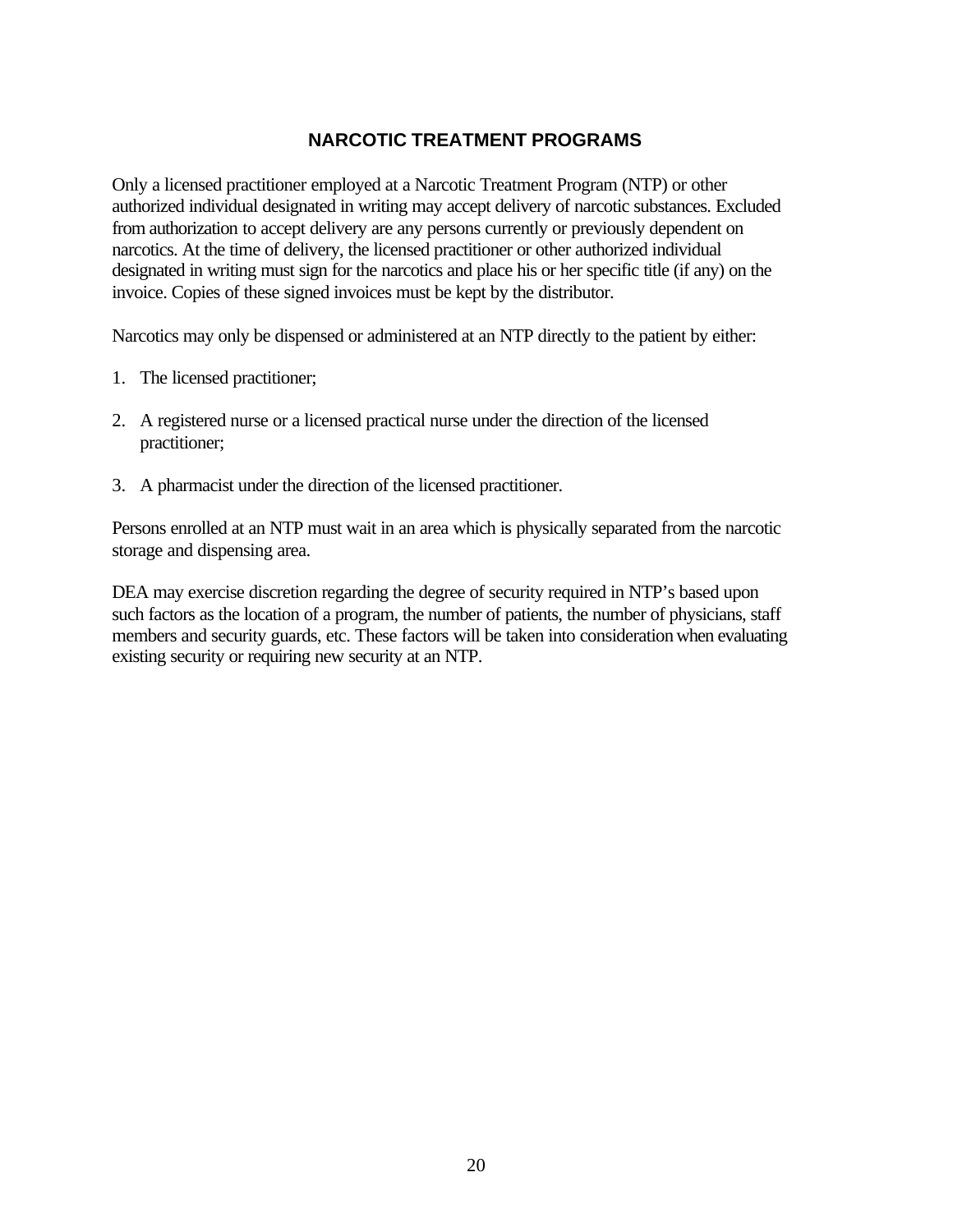# **SECURITY REQUIREMENTS FOR PRACTITIONERS**

<span id="page-21-0"></span>Practitioners include physicians, dentists, veterinarians, researchers, hospitals, pharmacies, or other persons registered to do research, to dispense, or to use in teaching or chemical analysis a controlled substance in the course of professional practice.

Minimum security standards for practitioners are set forth in the regulations (Title 21 CFR 1300 end) and are to be used in evaluating security. They may not necessarily be acceptable for providing effective controls and operating procedures to prevent diversion or theft of controlled substances. For example, a hospital that keeps large quantities of controlled substances on hand may need a safe or vault similar to the requirements for a distributor. The same reasoning also applies to other practitioners.

A practitioner's overall security controls will be evaluated to determine if they meet the intent of the law and regulations to prevent theft or diversion.

#### **Minimum Standards for Practitioners' Handling of Controlled Substances**

Controlled substances must be stored in a securely locked cabinet of substantial construction. Pharmacies have the option of storing controlled substances as set forth above, or concealing them by dispersal throughout their stock of non-controlled substances.

Even though the Federal regulations do not specifically define locked cabinet construction, the intent of the law is that controlled substances must be adequately safeguarded. Therefore, depending on other security measures, a wooden cabinet may or may not be considered adequate. In an area with a high crime rate, a strong metal cabinet or safe may be required.

Some of the factors considered when evaluating a practitioner's controlled substances security include:

- 1. The number of employees, customers and/or patients who have access to the controlled substances.
- 2. The location of the registrant (high or low crime area).
- 3. Use of an effective alarm system.
- 4. Quantity of controlled substances to be kept on hand.
- 5. Prior history of theft or diversion.

Again, an overall evaluation of the practitioner's security will be made by DEA using the general and minimum security requirements as outlined in this manual to assure that the controlled substances are stored securely.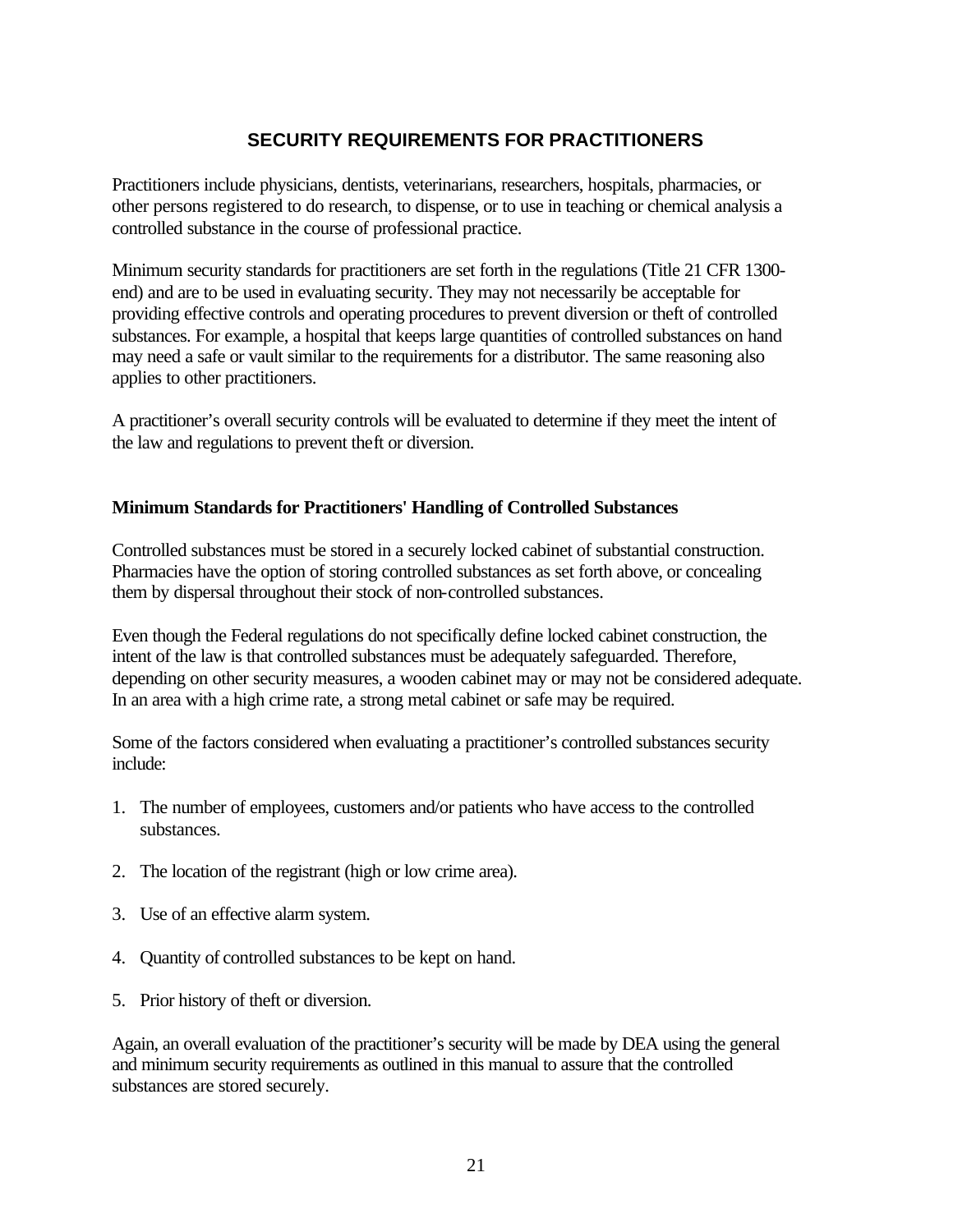#### <span id="page-22-0"></span>**Other Security Controls for Practitioners**

In order to minimize the opportunities for theft or diversion of controlled substances, practitioners have an obligation not only to provide effective physical security, but also to initiate additional procedures to reduce access by unauthorized persons as well as to provide alarm system where necessary.

**Employee or Agent.** A practitioner must not employ an agent or individual who has had his application for registration with DEA denied or revoked at any time, and who, as a result of his employment, will have access to controlled substances.

Loss or Theft. A practitioner shall notify the nearest DEA Field Office of the theft or significant loss of any controlled substance upon discovery of such loss or theft. The practitioner shall promptly complete and submit DEA Form 106 regarding the theft or loss.

**Blank prescriptions and DEA Order Forms.** A practitioner should develop the practice of keeping blank prescription forms in locations which would preclude patients or casual visitors from stealing the forms for the purpose of falsification. Unused DEA Order Forms should also be kept in a secure location for the same reason.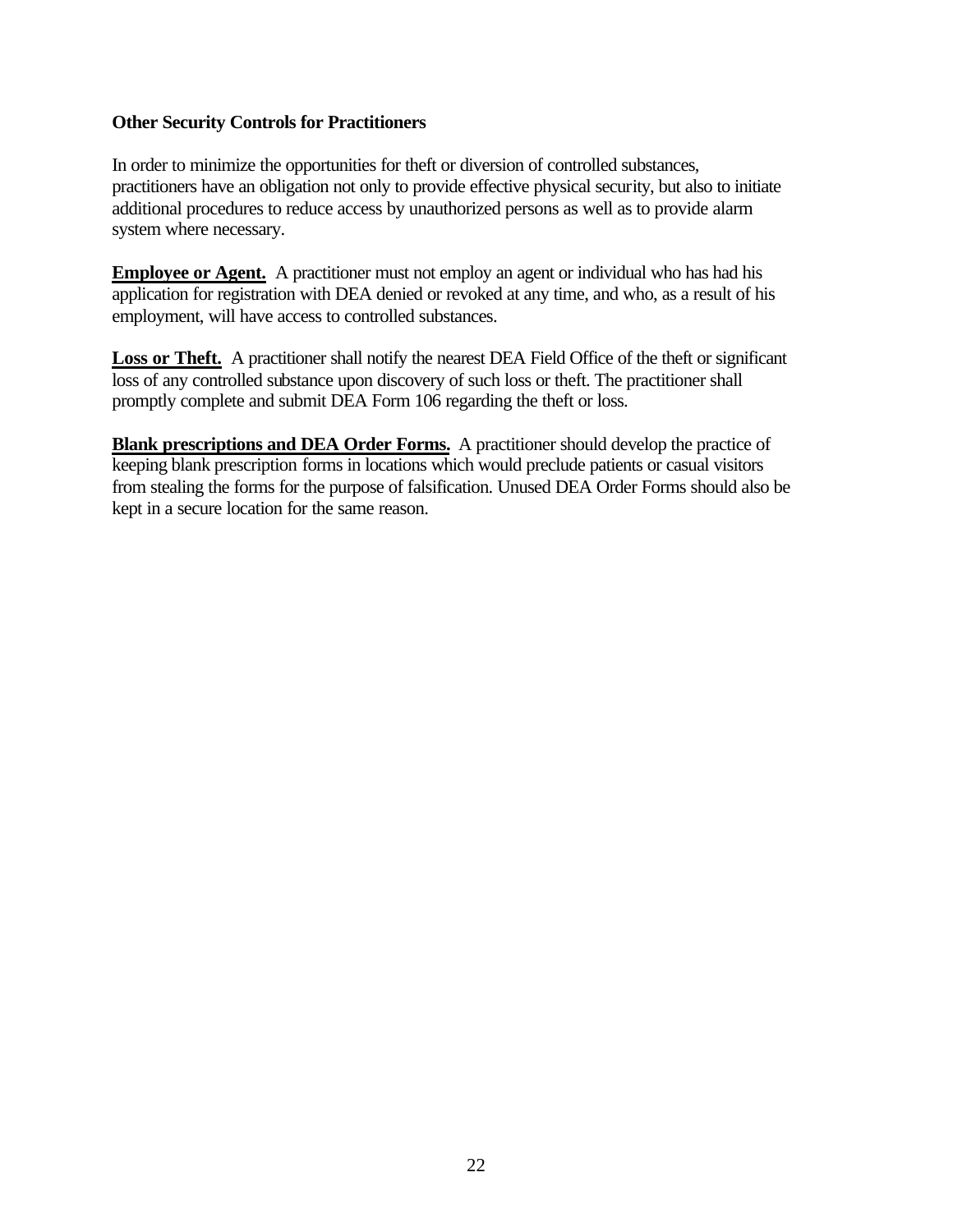# **Additional Security Measures**

<span id="page-23-0"></span>Although not specifically required by Federal law or regulation, the following additional security measures are recommended to enhance the overall security of non-practitioners as well as practitioners in some situations:

- 1. For large operations, designate a specific individual to act as a security manager or supervisor.
- 2. Routinely test alarm systems. At least annually, in the presence of the alarm contractor, conduct an on-site inspection and test of the entire alarm system to determine needed repairs and adjustments.
- 3. Ensure that all alarm systems have at least 24-hour battery or other standby power sources in the event of commercial power failure.
- 4. Use only balanced or biased magnetic contact switches and ensure motion detectors do not disclosed coverage by either by-pass or elimination of the walktest LEDs, if any.
- 5. In addition to balanced or biased contacts, install UL approved heat detectors on vault doors.
- 6. Ensure that all telephone junction boxes or rooms where alarm telephone circuits terminate are locked, tamper protected, and all labels or tags identifying these alarm circuits have been removed.
- 7. Do not permit vault, safe or premises openings other than at scheduled times. Instruct your alarm contractor that unscheduled or telephone request for openings other than by prior written request or other secure pre-arrangement should be treated as an alarm or duress condition.
- 8. Use UL approved locks and lock cylinders which are rated as Apick≅ or burglary resistant.
- 9. Change all lock combinations at least annually or upon termination of any employee with knowledge of the combination(s), regardless if the reason for the termination.
- 10. Use two supervisors to open all premises which are alarmed. One individual should remain a safe distance away from the premise entrance while the other enters and searches to be certain everything is alright, then signal by pre-arrangement to the other.
- 11. Meet periodically with local and state law enforcement officials to discuss alarm response, criminal activity statistics, patrol frequency, and other pertinent matters.
- 12. Develop robbery, hostage and kidnapping (extortion) contingency plans which are disseminated and made known to all employees from management on down.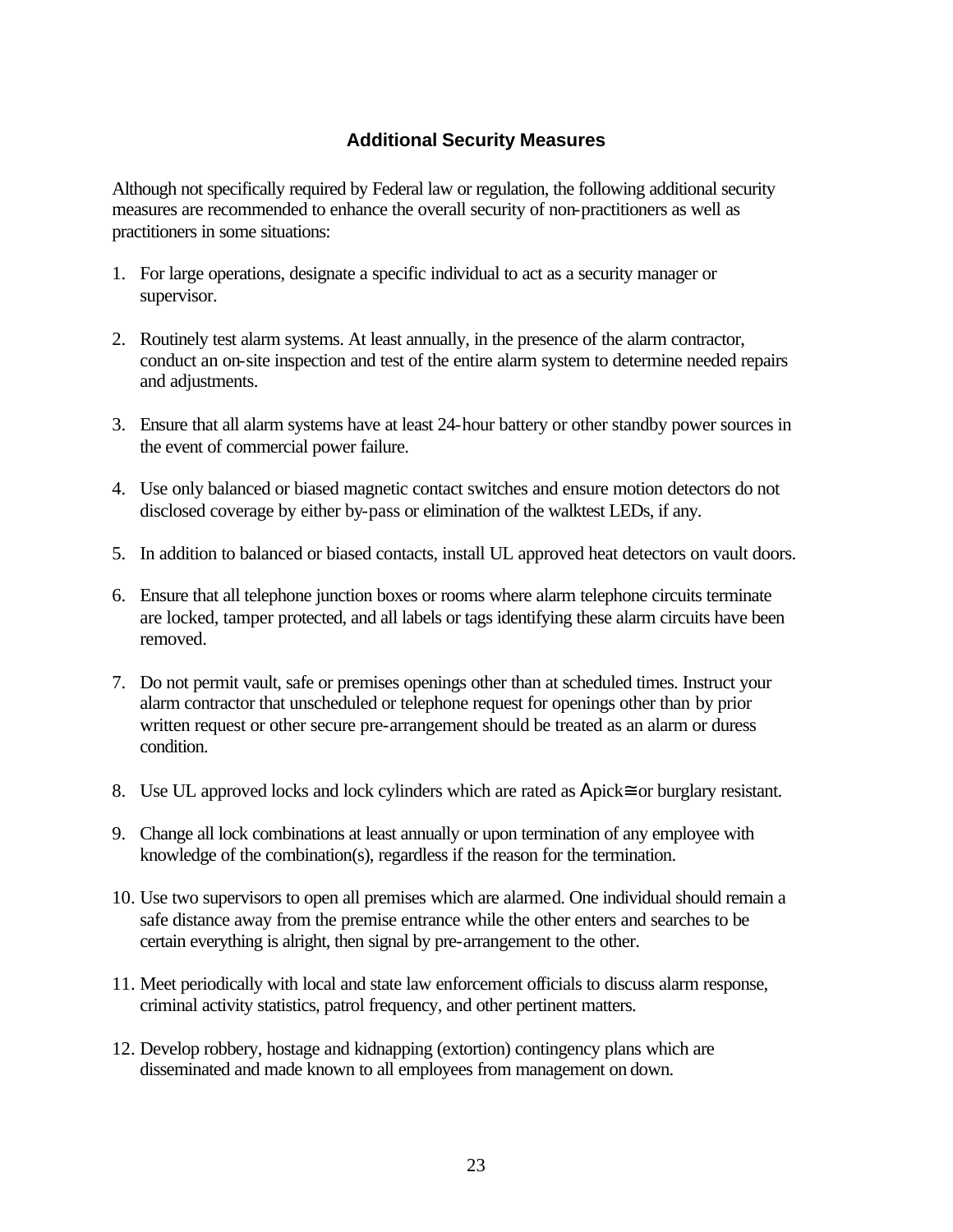- 13. Enclose shipping/receiving areas in steel or chain link fencing, install day gates on loading platform doors, and adequately harden and secure other doors and openings to isolate and restrict access to the warehouse or manufacturing areas by drivers and other unauthorized individuals.
- 14. Require that all shipping/receiving dock day gates are kept closed at all times when docks are not in use.
- 15. Install local alarms or hard-wired day annunciation contact switches on all fire exits and other perimeter doors not authorized for employee or visitor use.
- 16. If utilizing company-owned or leased vehicles for the pickup and delivery of controlled substances, do not mark them with the company name or other identification which would indicate the nature of your business.
- 17. Isolate and secure office entry foyers or reception areas to prevent unauthorized entry. Entry from these areas should be remotely controlled by electronic locks or other automatic access devices after positive identification.
- 18. Locate receptionists behind bullet resistant barriers which are equipped with a package receiver and telephone or intercom system for communications.
- 19. Leave application forms for employment in the secured entry foyers or reception areas unless a secure pass through mechanism has been installed.
- 20. Secure doors from office areas to warehouse, research, and/or manufacturing areas with key/combination locks, machine-aided manual access devices, or other suitable mechanisms.
- 21. For larger operations, use a photo badge identification system for all employees and require other visitors such as tradesmen, contractors, vendors, etc. to wear special identification badges at all times when on the premises.
- 22. Install closed circuit TV cameras to monitor vaults, shipping/receiving areas, manufacturing area, cages, etc. These need not be continuously monitored if video recording systems are employed.
- 23. Issue and require the wearing of pocketless coverall type uniforms in the manufacturing areas vulnerable to pilferage of dosage form pharmaceuticals. The uniforms can be color coded to signify specific manufacturing areas.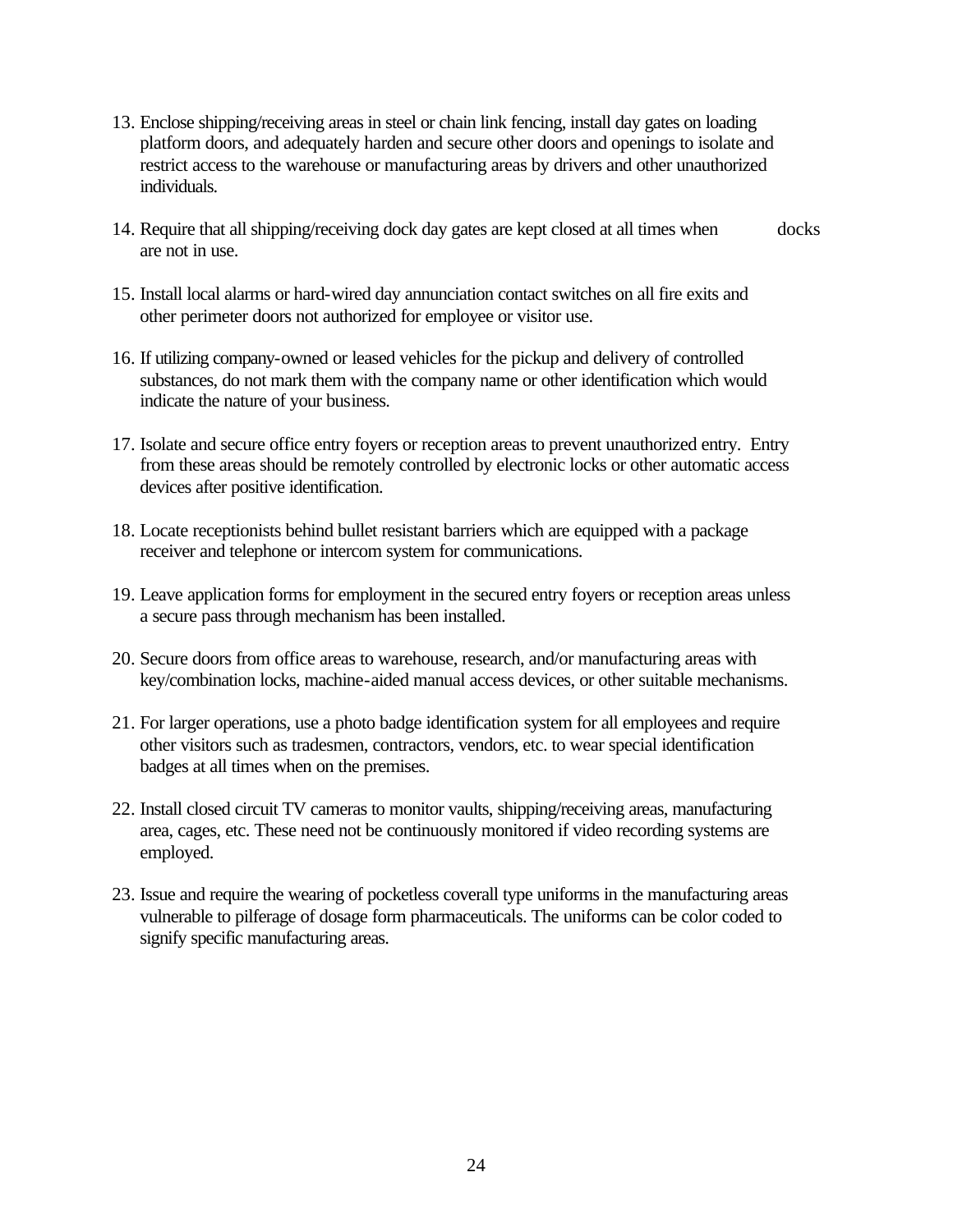# **Drug Enforcement Administration Field Offices**

<span id="page-25-0"></span>

| Location                           | <b>Jurisdiction</b>           |
|------------------------------------|-------------------------------|
| <b>Albuquerque District Office</b> | New Mexico                    |
| Suite 100                          |                               |
| 4775 Indian School Road, N.E.      |                               |
| Albuquerque, New Mexico 87110      |                               |
| $(505)$ 262-6283                   |                               |
| <b>Atlanta Division</b>            | Georgia                       |
| 75 Spring Street, SW,              | South Carolina                |
| Room 740                           |                               |
| Atlanta, Georgia 30303             |                               |
| $(404)$ 331-7328                   |                               |
| <b>Baltimore District Office</b>   | Maryland                      |
| 200 St. Paul Plaza, Suite 2222     |                               |
| Baltimore, Maryland 21202          |                               |
| $(410)$ 962-4800                   |                               |
| <b>Boston Division</b>             | Maine                         |
| 50 Staniford Street                | Massachusetts                 |
| Suite 200                          | New Hampshire                 |
| Boston, Massachusetts 02114        | Rhode Island                  |
| $(617)$ 565-2800                   | Vermont                       |
| <b>Buffalo Resident Office</b>     | <b>Western and Central</b>    |
| 28 Church Street                   | New York                      |
| Suite 300                          |                               |
| Buffalo, New York 14202            |                               |
| $(716) 846 - 4421$                 |                               |
| <b>Camden Resident Office</b>      | Southern New Jersey           |
| 1000 Crawford Place                |                               |
| Suite 200                          |                               |
| Mt. Laurel, New Jersey 08054       |                               |
| $(609)$ 757-5006                   |                               |
| <b>Charleston Resident Office</b>  | West Virginia                 |
| 2 Monogalia Street                 |                               |
| Suite 202                          |                               |
| Charleston, West Virginia 25302    |                               |
| $(304)$ 347-5209                   |                               |
| <b>Chicago Division</b>            | Central and Northern Illinois |
| 500 Dirksen Federal Bldg.          |                               |
| 219 South Dearborn Street          |                               |
| Suite 500                          |                               |
| Chicago, Illinois 60604            |                               |
| $(312)$ 353-7875                   |                               |
| <b>Cleveland Division</b>          | Northern Ohio                 |
| Courthouse Square                  |                               |
| 310 Lakeside Avenue, Suite 395     |                               |
| Cleveland, Ohio 44113              |                               |
| $(216)$ 522-3705                   |                               |
| <b>Columbus Resident Office</b>    | Central and Southern Ohio     |
| 78 East Chestnut St.               |                               |
| Room 409                           |                               |

# **with Assigned Diversion Investigators Personnel**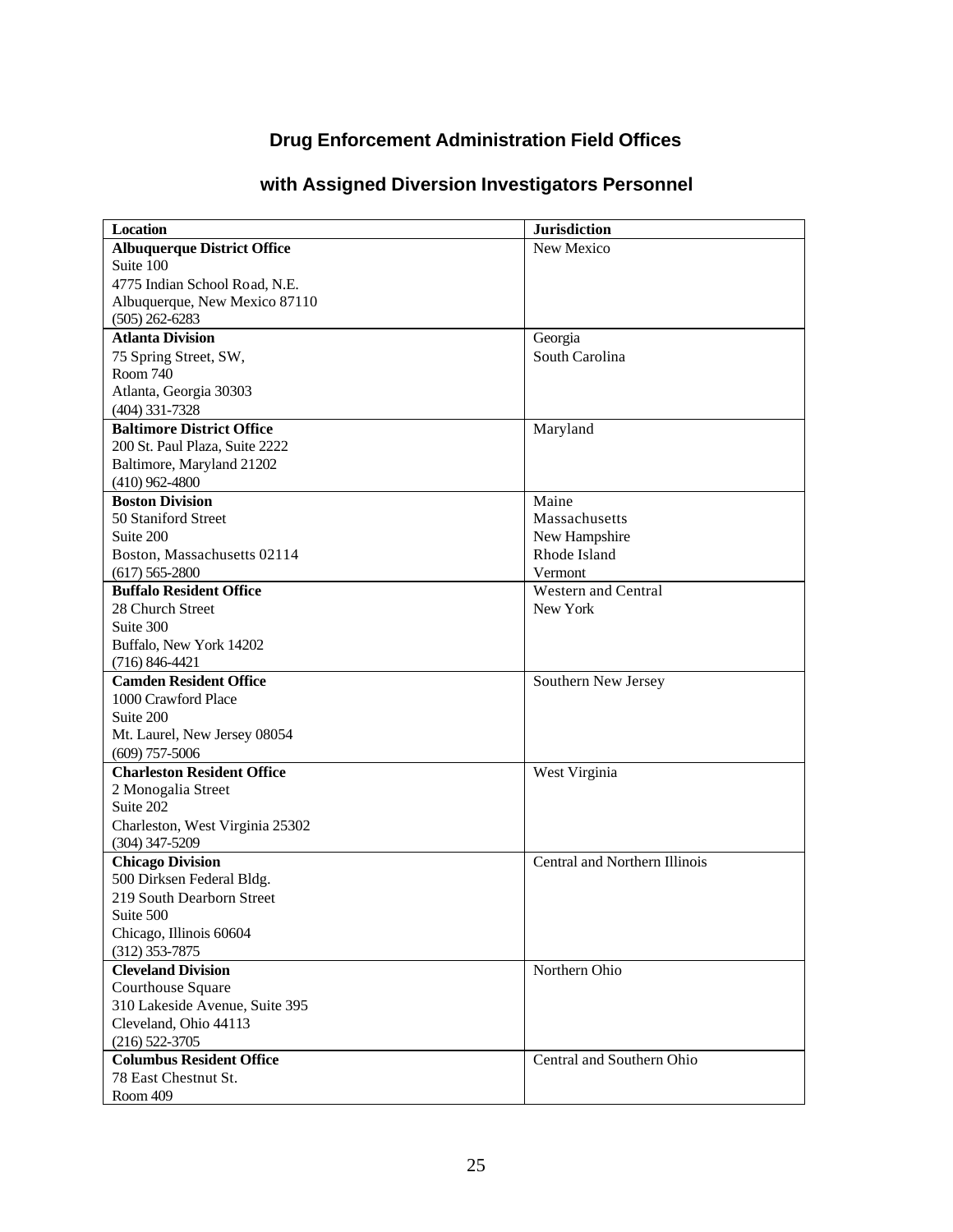| Columbus, Ohio 43215                  |                                   |
|---------------------------------------|-----------------------------------|
| $(614)$ 469-2595                      |                                   |
| <b>Dallas Division</b>                | Northern Texas                    |
| 1880 Regal Row                        |                                   |
| Dallas, Texas 75235                   |                                   |
| $(214)$ 767-7250                      |                                   |
| <b>Denver Division</b>                | Colorado                          |
| 115 Inverness Drive East              | Wyoming                           |
| Englewood, Colorado 80112             |                                   |
| $(303) 784 - 6381$                    |                                   |
| <b>Des Moines Resident Office</b>     | Iowa                              |
| Room 937, Federal Building            |                                   |
| 210 Walnut Street                     |                                   |
| Des Moines, Iowa 50309                |                                   |
| $(515)$ 284-4700                      |                                   |
| <b>Detroit Division</b>               | Michigan                          |
|                                       |                                   |
| 357 Federal Building                  |                                   |
| 231 W. Lafayette                      |                                   |
| Detroit Michigan 48226                |                                   |
| $(313)$ 226-7290                      |                                   |
| <b>Ft. Lauderdale Resident Office</b> | Southern Florida                  |
| 1475 W. Cypress Creek Blvd.           |                                   |
| Suite 301                             |                                   |
| Ft. Lauderdale, Florida 33309         |                                   |
| $(305) 527 - 7094$                    |                                   |
| <b>Fresno Resident Office</b>         | Central California                |
| 1260 M Street, Room 200               |                                   |
| Fresno, California 93721              |                                   |
| $(209)$ 487-5402                      |                                   |
| <b>Greensboro Resident Office</b>     | North Carolina                    |
| 2300 W. Meadowveiw Road               |                                   |
| Suite 218                             |                                   |
| Greensboro, North Carolina 27407      |                                   |
| $(919)$ 333-5052                      |                                   |
| <b>Harrisburg Resident Office</b>     | Central Pennsylvania              |
| P.O. Box 557                          |                                   |
| Harrisburg, Pennsylvania 17108-0557   |                                   |
| $(717) 782 - 2270$                    |                                   |
| <b>Hartford Resident Office</b>       | Connecticut                       |
| 450 Main Street                       |                                   |
| Room 628                              |                                   |
| Hartford, Connecticut 06103           |                                   |
| $(203)$ 240-3230                      |                                   |
| <b>Honolulu Resident Office</b>       | Hawaii                            |
| Room 3129                             | <b>Trust Territories</b>          |
| 300 Ala Moana Boulevard               |                                   |
| P.O. Box 50163                        |                                   |
| Honolulu, Hawaii 96850                |                                   |
| $(808) 541 - 1930$                    |                                   |
| <b>Houston Division</b>               | <b>Eastern and Southern Texas</b> |
| 33 West Loop North                    |                                   |
| Suite 300                             |                                   |
| Houston, Texas 77024-7707             |                                   |
| $(713) 681 - 1771$                    |                                   |
| <b>Indianapolis District Office</b>   | Indiana                           |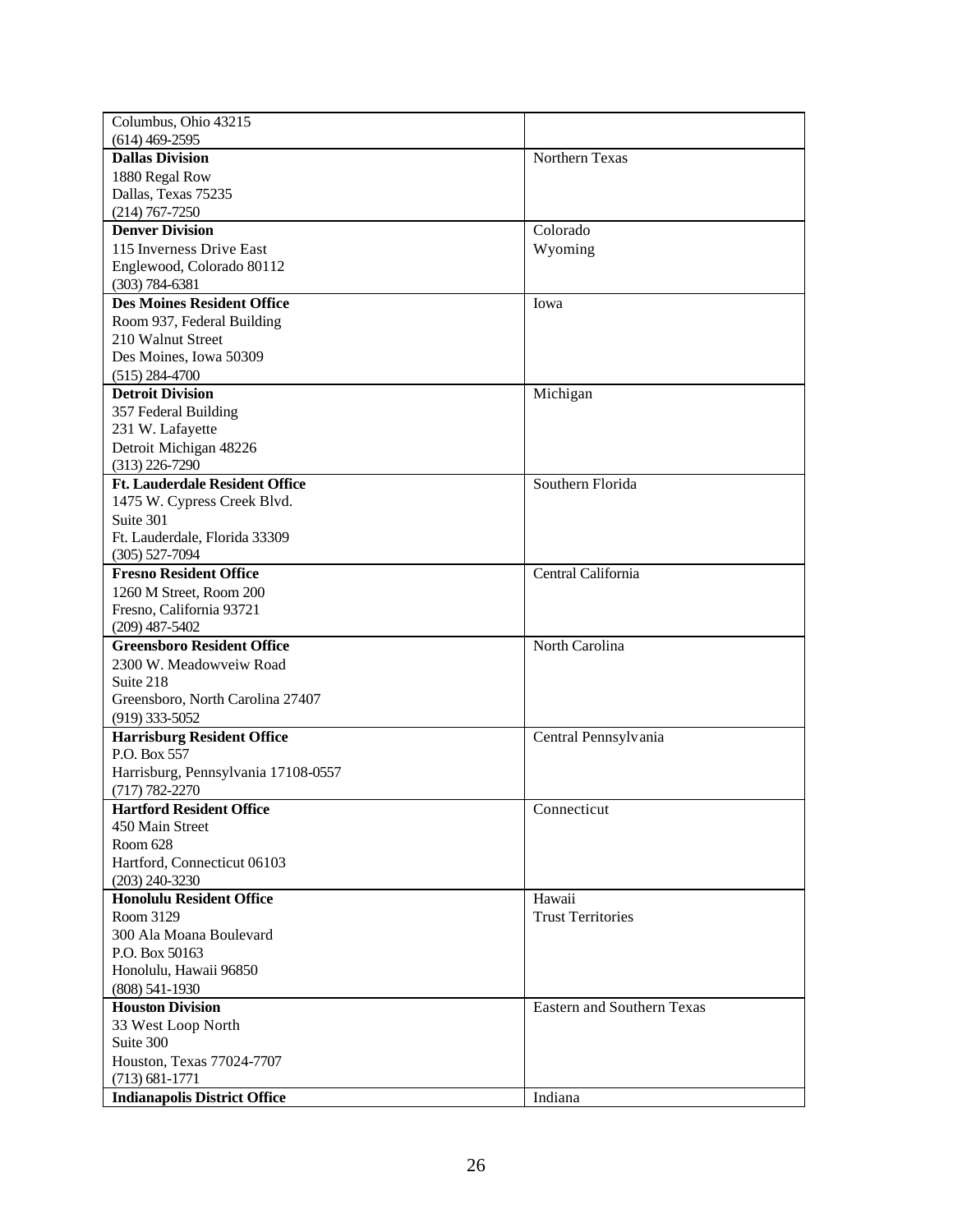| 575 N. Pennsylvania                                     |                                 |
|---------------------------------------------------------|---------------------------------|
| Room 290                                                |                                 |
| Indianapolis, Indiana 46204                             |                                 |
| $(317)$ 226-7977                                        |                                 |
| <b>Kansas City Resident Office</b>                      | Kansas                          |
| 8600 Farley, Suite 200                                  | Western Missouri                |
| Overland Park, Kansas 66212                             |                                 |
| $(913)$ 236-3176                                        |                                 |
| <b>Little Rock Resident Office</b>                      | Arkansas                        |
| 10825 Financial Parkway                                 |                                 |
| Suite 317                                               |                                 |
| Little Rock, Arkansas 72211-3557                        |                                 |
| $(501)$ 378-5981                                        |                                 |
| <b>Long Island District Office</b>                      | Long Island, New York           |
| 1 Huntington Quadrangle                                 |                                 |
| Suite IC-02                                             |                                 |
| Melville, New York 11747                                |                                 |
| $(516)$ 420-4532                                        |                                 |
| <b>Los Angeles Division</b>                             | South Central California        |
| <b>World Trade Center</b>                               | Nevada                          |
| <b>Edward Roybal Federal Building</b>                   |                                 |
| 255 East Temple Street, 20 <sup>th</sup> Floor          |                                 |
| Los Angeles, California 90012                           |                                 |
| $(213) 894 - 4016$                                      |                                 |
| <b>Louisville Resident Office</b>                       |                                 |
|                                                         | Kentucky                        |
| 1006 Federal Building                                   |                                 |
| 600 Martin Luther King, Jr. Place                       |                                 |
| Louisville, Kentucky 40202                              |                                 |
| $(502) 582 - 5908$                                      |                                 |
| <b>Miami Division</b><br>8400 N.W. 53 <sup>rd</sup> St. | Southern Florida and            |
|                                                         | <b>Eastern Coast of Florida</b> |
| Miami, Florida 33166                                    |                                 |
| $(305) 591 - 4980$                                      |                                 |
| <b>Milwaukee Resident Office</b>                        | Wisconsin                       |
| 100 Water Street, Suite 1010                            |                                 |
| Milwaukee, Wisconsin 53202                              |                                 |
| $(414)$ 297-3395                                        |                                 |
| <b>Minneapolis Resident Office</b>                      | Minnesota                       |
| 402 Federal Building                                    | North Dakota                    |
| 110 S.4 <sup>th</sup> Street                            |                                 |
| Minneapolis, Minnesota 55401                            |                                 |
| $(612)$ 348-1729                                        |                                 |
| <b>Mobile Resident Office</b>                           | Alabama                         |
| 1110 Mountlimar                                         |                                 |
| Suite 270                                               |                                 |
| Mobile, Alabama 36609                                   |                                 |
| $(205)$ 441-5831                                        |                                 |
| <b>Nashville Resident Office</b>                        | Tennessee                       |
| 801 Broadway, Room A929                                 |                                 |
| Nashville, Tennessee 37203                              |                                 |
| $(615)$ 736-5988                                        |                                 |
| <b>Newark Division</b>                                  | Central and Northern            |
| <b>Federal Office Building</b>                          | New Jersey                      |
| 970 Broad Street                                        |                                 |
| Newark, New Jersey 07102                                |                                 |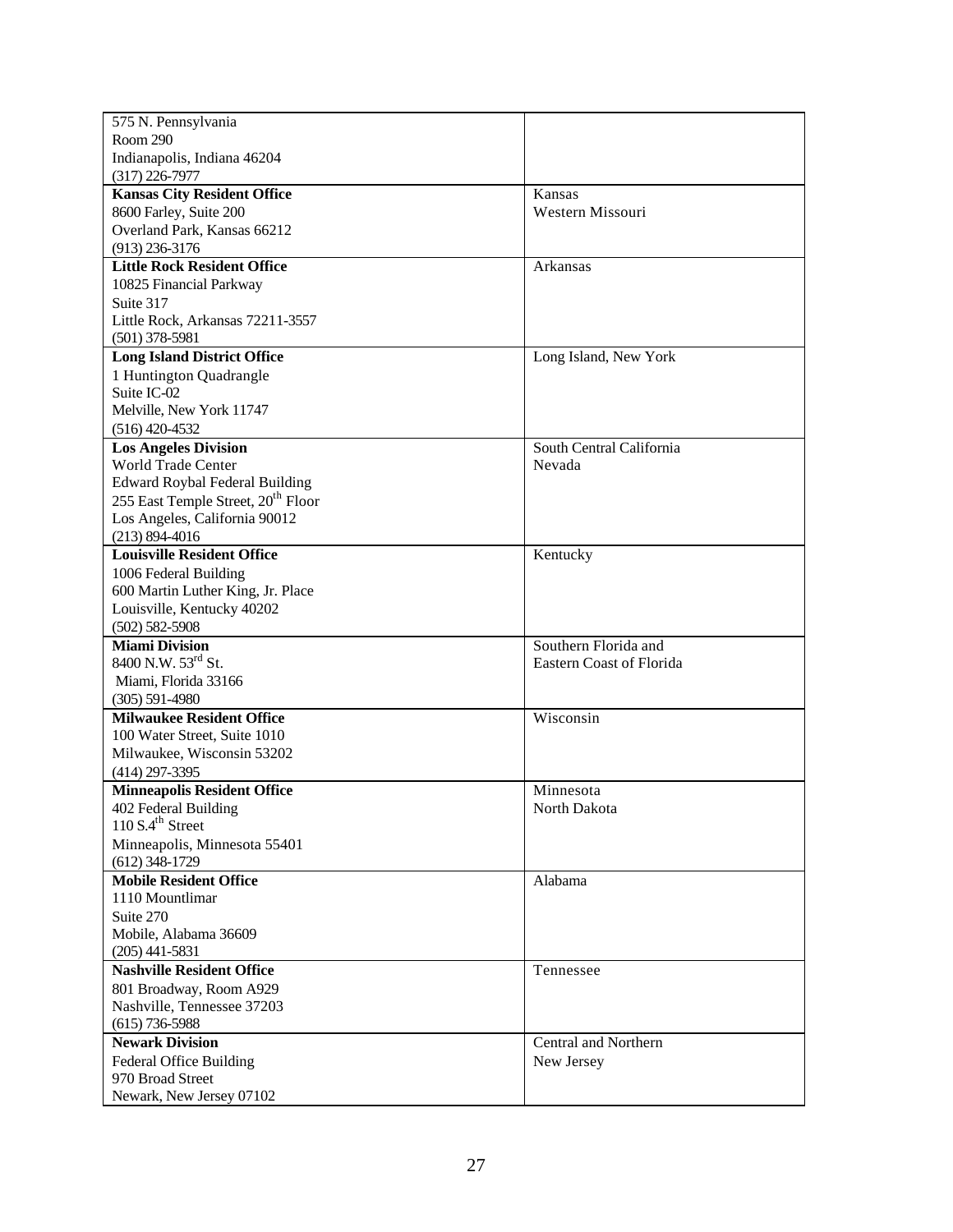| $(201) 645 - 3482$                              |                           |
|-------------------------------------------------|---------------------------|
| <b>New Orleans Division</b>                     | Louisiana                 |
| 3838 N. Causeway Blvd., Suite 1800              | Mississippi               |
| Three Lake Center                               |                           |
| New Orleans, Louisiana 70002                    |                           |
| $(504) 585 - 5665$                              |                           |
| <b>New York Division</b>                        | Northern and Southern     |
| 99 Tenth Avenue                                 | New York                  |
| New York, New York 10011                        |                           |
| $(212)$ 337-1575                                |                           |
| <b>Oklahoma City Residents Office</b>           | Oklahoma                  |
| <b>Federal Building</b>                         |                           |
| 200 N.W. Fifth Street                           |                           |
| Suite 960                                       |                           |
| Oklahoma City, Oklahoma 73102                   |                           |
| $(405)$ 231-4141                                |                           |
| <b>Omaha Resident Office</b>                    | Nebraska                  |
| 106 South 15 <sup>th</sup> Street, Room 1003    | South Dakota              |
| Omaha, Nebraska 68102                           |                           |
| $(402)$ 221-4222                                |                           |
| <b>Philadelphia Division</b>                    | Delaware                  |
| William J. Green Federal Building               | Eastern Pennsylvania      |
| 600 Arch Street                                 |                           |
| Room 10224                                      |                           |
| Philadelphia, Pennsylvania 19106                |                           |
| $(215) 597 - 9540$                              |                           |
| <b>Phoenix Division</b><br>3010 N. $2nd$ Street | Arizona                   |
| Suite 301                                       |                           |
|                                                 |                           |
| Phoenix, Arizona 85012<br>$(602) 640 - 5700$    |                           |
| <b>Pittsburgh Resident Office</b>               | Western Pennsylvania      |
| <b>Federal Building</b>                         |                           |
| 1000 Liberty Avenue                             |                           |
| Room 2306                                       |                           |
| Pittsburgh, Pennsylvania 15222                  |                           |
| $(412) 644 - 3390$                              |                           |
| <b>Portland Resident Office</b>                 | Oregon                    |
| 1220 S.W. $3rd$ Avenue                          |                           |
| Room 1525                                       |                           |
| Portland, Oregon 97204                          |                           |
| $(503)$ 326-3371                                |                           |
| <b>Richmond Resident Office</b>                 | Central, Southeastern and |
| 8600 Staples Mill Road                          | Southwestern Virginia     |
| Suite B                                         |                           |
| Richmond, Virginia 23240                        |                           |
| $(804)$ 771-8163                                |                           |
| <b>Sacramento Resident Office</b>               | North Central and         |
| 1860 Howe Avenue                                | Northeastern California   |
| Suite 250                                       |                           |
| Sacramento, California 95825                    |                           |
| $(916)$ 978-4425                                |                           |
| <b>Salt Lake City Resident Office</b>           | Utah                      |
| <b>American Towers III</b>                      |                           |
| 47 West 200 South, Room 401                     |                           |